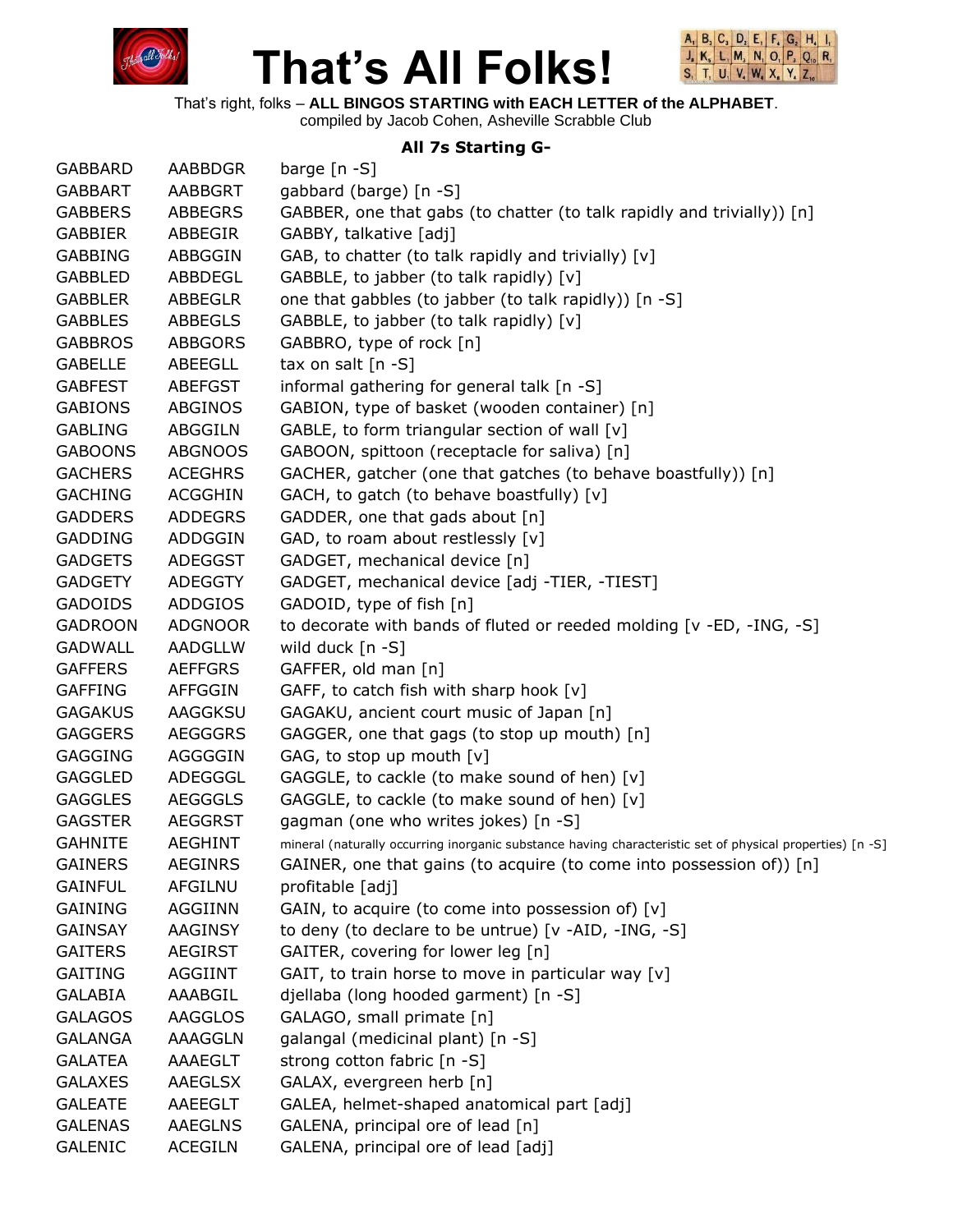



That's right, folks – **ALL BINGOS STARTING with EACH LETTER of the ALPHABET**.

| <b>GALERES</b> | <b>AEEGLRS</b> | GALERE, group of people having common quality [n]                           |
|----------------|----------------|-----------------------------------------------------------------------------|
| <b>GALETTE</b> | <b>AEEGLTT</b> | flat round cake [n -S]                                                      |
| <b>GALILEE</b> | <b>AEEGILL</b> | type of porch (covered structure at entrance to building) [n -S]            |
| <b>GALIOTS</b> | <b>AGILOST</b> | GALIOT, galliot (small galley) [n]                                          |
| <b>GALIPOT</b> | <b>AGILOPT</b> | type of turpentine [n -S]                                                   |
| <b>GALLANT</b> | <b>AAGLLNT</b> | to court woman [v -ED, -ING, -S]                                            |
| <b>GALLATE</b> | AAEGLLT        | chemical salt [n -S]                                                        |
| <b>GALLEIN</b> | <b>AEGILLN</b> | green dye [n -S]                                                            |
| <b>GALLEON</b> | <b>AEGLLNO</b> | large sailing vessel [n -S]                                                 |
| <b>GALLERY</b> | <b>AEGLLRY</b> | to provide with long covered area [v -RIED, -ING, -RIES]                    |
| <b>GALLETA</b> | AAEGLLT        | perennial grass [n -S]                                                      |
| <b>GALLETS</b> | <b>AEGLLST</b> | GALLET, to fill in mortar joints with stone chips [v]                       |
| <b>GALLEYS</b> | <b>AEGLLSY</b> | GALLEY, long, low medieval ship [n]                                         |
| <b>GALLFLY</b> | <b>AFGLLLY</b> | small insect [n -LIES]                                                      |
| <b>GALLICA</b> | AACGILL        | European rose [n -S]                                                        |
| <b>GALLIED</b> | ADEGILL        | GALLY, to frighten (to make afraid) [v]                                     |
| <b>GALLIES</b> | AEGILLS        | GALLY, to frighten (to make afraid) [v]                                     |
| <b>GALLING</b> | <b>AGGILLN</b> | GALL, to vex or irritate [v]                                                |
| <b>GALLIOT</b> | <b>AGILLOT</b> | small galley [n -S]                                                         |
| <b>GALLIUM</b> | AGILLMU        | metallic element [n -S]                                                     |
| <b>GALLNUT</b> | <b>AGLLNTU</b> | abnormal swelling of plant tissue [n -S]                                    |
| <b>GALLONS</b> | <b>AGLLNOS</b> | GALLON, unit of liquid measure [n]                                          |
| <b>GALLOON</b> | <b>AGLLNOO</b> | ornamental braid [n -S]                                                     |
| <b>GALLOOT</b> | <b>AGLLOOT</b> | galoot (awkward or uncouth person) [n -S]                                   |
| <b>GALLOPS</b> | <b>AGLLOPS</b> | GALLOP, to ride horse at full speed [v]                                     |
| <b>GALLOUS</b> | AGLLOSU        | containing gallium (metallic element) [adj]                                 |
| <b>GALLOWS</b> | <b>AGLLOSW</b> | structure used for hanging condemned person [n -ES]                         |
| <b>GALOOTS</b> | <b>AGLOOST</b> | GALOOT, awkward or uncouth person [n]                                       |
| <b>GALOPED</b> | <b>ADEGLOP</b> | GALOP, to dance galop (lively round dance) [v]                              |
| <b>GALORES</b> | <b>AEGLORS</b> | GALORE, abundance (state of being abundant (present in great quantity)) [n] |
| <b>GALOSHE</b> | <b>AEGHLOS</b> | galosh (overshoe (protective outer shoe)) [n -S]                            |
| <b>GALUMPH</b> | <b>AGHLMPU</b> | to move clumsily [v -ED, -ING, -S]                                          |
| <b>GALYACS</b> | <b>AACGLSY</b> | GALYAC, galyak (fur made from lambskin) [n]                                 |
| <b>GALYAKS</b> | <b>AAGKLSY</b> | GALYAK, fur made from lambskin [n]                                          |
| <b>GAMBADE</b> | AABDEGM        | gambado (leap made by horse) [n -S]                                         |
| <b>GAMBADO</b> | <b>AABDGMO</b> | leap made by horse [n -ES, -S]                                              |
| <b>GAMBIAS</b> | AABGIMS        | GAMBIA, gambier (extract obtained from Asian vine) [n]                      |
| <b>GAMBIER</b> | ABEGIMR        | extract obtained from Asian vine [n -S]                                     |
| <b>GAMBIRS</b> | <b>ABGIMRS</b> | GAMBIR, gambier (extract obtained from Asian vine) [n]                      |
| <b>GAMBITS</b> | ABGIMST        | GAMBIT, type of chess opening [n]                                           |
| <b>GAMBLED</b> | ABDEGLM        | GAMBLE, to play game of chance for money or valuables [v]                   |
| <b>GAMBLER</b> | <b>ABEGLMR</b> | one that gambles (to play game of chance for money or valuables) [n -S]     |
| <b>GAMBLES</b> | <b>ABEGLMS</b> | GAMBLE, to play game of chance for money or valuables [v]                   |
| <b>GAMBOGE</b> | ABEGGMO        | gum resin [n -S]                                                            |
| <b>GAMBOLS</b> | <b>ABGLMOS</b> | GAMBOL, to leap about playfully [v]                                         |
| <b>GAMBREL</b> | <b>ABEGLMR</b> | part of horse's leg [n -S]                                                  |
| <b>GAMELAN</b> | AAEGLMN        | type of orchestra [n -S]                                                    |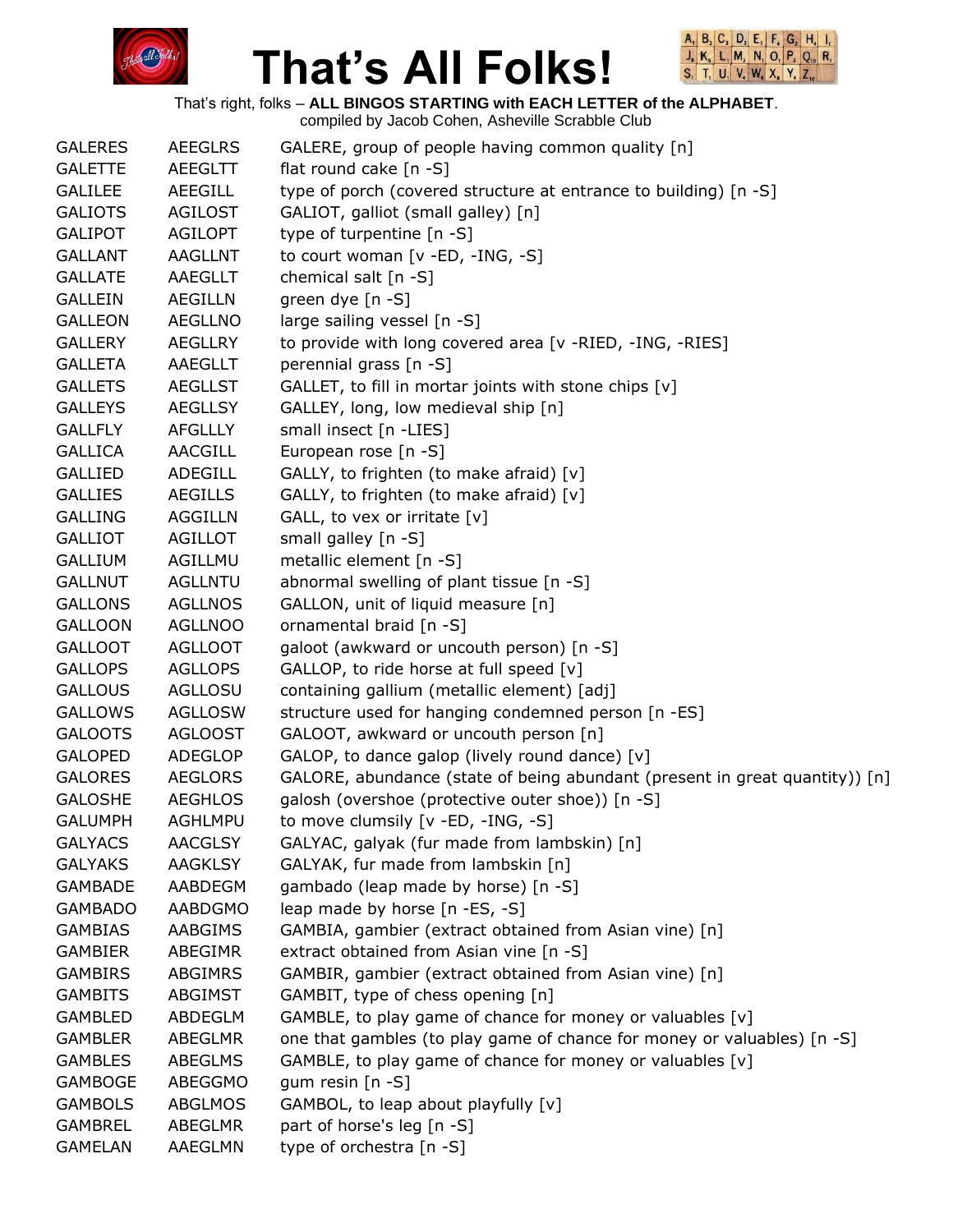



That's right, folks – **ALL BINGOS STARTING with EACH LETTER of the ALPHABET**.

compiled by Jacob Cohen, Asheville Scrabble Club GAMETAL AAEGLMT GAMETE, mature reproductive cell [adj] GAMETES AEEGMST GAMETE, mature reproductive cell [n] GAMETIC ACEGIMT GAMETE, mature reproductive cell [adj] GAMIEST AEGIMST GAMY, plucky (brave and spirited) [adj] / GAMEY [adj] GAMINES AEGIMNS GAMINE, tomboy (girl who prefers boyish activities) [n] GAMINGS AGGIMNS GAMING, practice of gambling [n] GAMMERS AEGMMRS GAMMER, old woman [n] GAMMIER AEGIMMR GAMMY, lame (physically disabled) [adj] GAMMING AGGIMMN GAM, to visit socially [v] GAMMONS AGMMNOS GAMMON, to mislead by deceptive talk [v] GANACHE AACEGHN creamy chocolate mixture [n -S] GANDERS ADEGNRS GANDER, to wander (to move about with no destination or purpose) [v] GANGERS AEGGNRS GANGER, foreman of gang of laborers [n] GANGING AGGGINN GANG, to form into gang (group) [v] GANGLED ADEGGLN GANGLE, to move awkwardly [v] GANGLES AEGGLNS GANGLE, to move awkwardly [v] GANGLIA AAGGILN GANGLION, group of nerve cells [n] GANGREL AEGGLNR vagabond [n -S] GANGSTA AAGGNST member of street gang [n -S] GANGUES AEGGNSU GANGUE, worthless rock in which valuable minerals are found [n] GANGWAY AAGGNWY passageway [n -S] GANJAHS AAGHJNS GANJAH, ganja (cannabis used for smoking) [n] GANNETS AEGNNST GANNET, large seabird [n] GANOIDS ADGINOS GANOID, type of fish [n] GANTLET AEGLNTT to overlap railroad tracks [v -ED, -ING, -S] GAOLERS AEGLORS GAOLER, jailer (keeper of jail) [n] GAOLING AGGILNO GAOL, to jail (to put in jail (place of confinement))  $[v]$ GAPLESS AEGLPSS having no gap [adj] GAPOSIS AGIOPSS gap in row of buttons or snaps [n -ES] GAPPIER AEGIPPR GAPPY, having openings [adj] GAPPING AGGINPP GAP, to make opening in [v] GARAGED AADEGGR GARAGE, to put in garage (car shelter) [v] GARAGES AAEGGRS GARAGE, to put in garage (car shelter) [v] GARBAGE AABEGGR food waste [n -S] GARBAGY AABGGRY GARBAGE, food waste [adj] GARBING ABGGINR GARB, to clothe (to provide with clothing) [v] GARBLED ABDEGLR GARBLE, to distort meaning of [v] GARBLER ABEGLRR one that garbles (to distort meaning of) [n -S] GARBLES ABEGLRS GARBLE, to distort meaning of [v] GARBOIL ABGILOR turmoil [n -S] GARCONS ACGNORS GARCON, waiter [n] GARDANT AADGNRT turned directly toward observer -- used of heraldic animal [adj] GARDENS ADEGNRS GARDEN, to cultivate plot of ground [v] GARFISH AFGHIRS freshwater fish [n -ES] GARGETS AEGGRST GARGET, mastitis of domestic animals [n] GARGETY AEGGRTY GARGET, mastitis of domestic animals [adj] GARGLED ADEGGLR GARGLE, to rinse mouth or throat [v]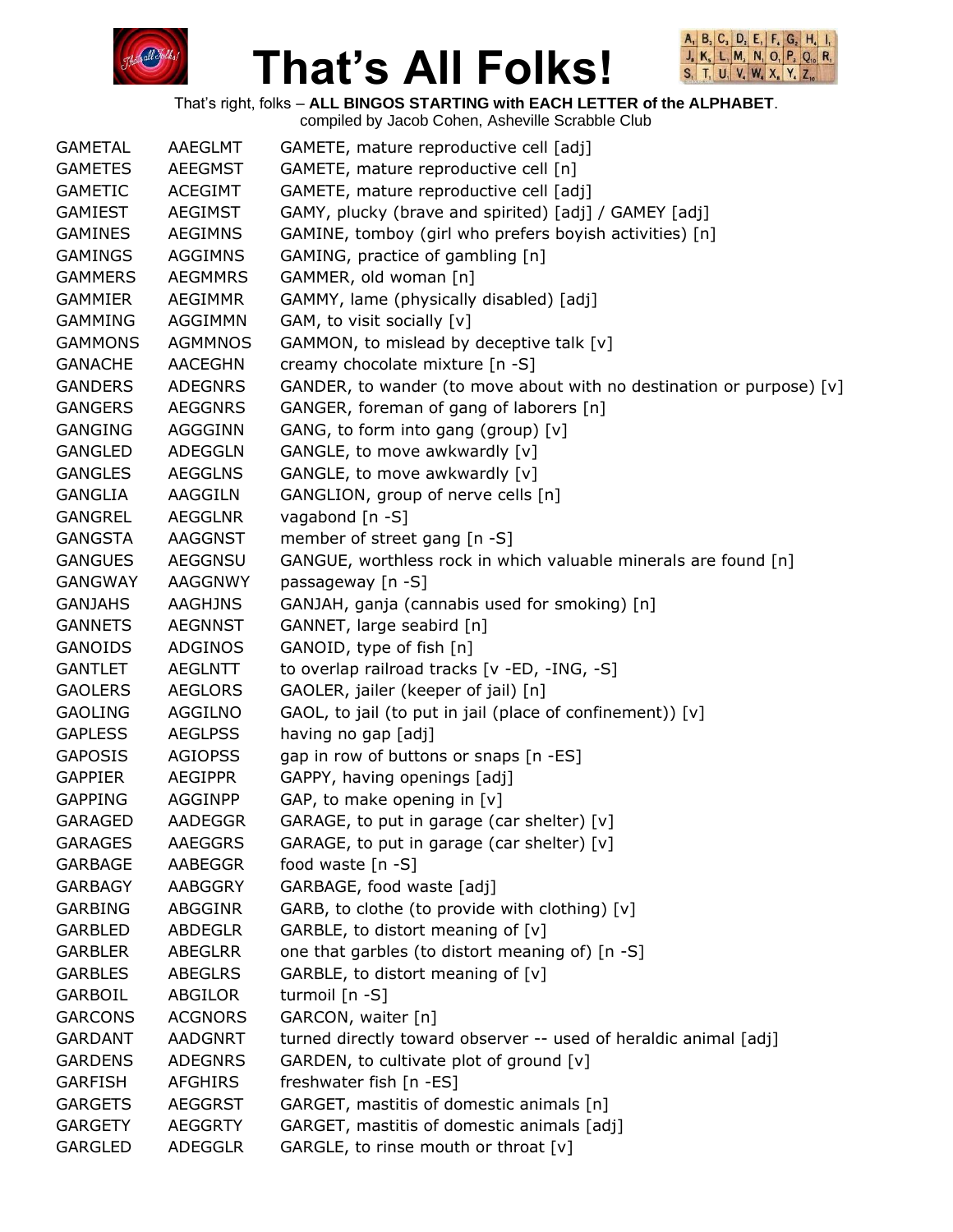



That's right, folks – **ALL BINGOS STARTING with EACH LETTER of the ALPHABET**.

| <b>GARGLER</b> | <b>AEGGLRR</b> | one that gargles (to rinse mouth or throat) [n -S]                                                             |
|----------------|----------------|----------------------------------------------------------------------------------------------------------------|
| <b>GARGLES</b> | <b>AEGGLRS</b> | GARGLE, to rinse mouth or throat [v]                                                                           |
| <b>GARIGUE</b> | AEGGIRU        | low scrubland [n -S]                                                                                           |
| <b>GARLAND</b> | <b>AADGLNR</b> | to deck with wreaths of flowers [v -ED, -ING, -S]                                                              |
| <b>GARLICS</b> | <b>ACGILRS</b> | GARLIC, to season with garlic (herb used in cooking) [v]                                                       |
| <b>GARMENT</b> | <b>AEGMNRT</b> | to clothe (to provide with clothing) [v -ED, -ING, -S]                                                         |
| <b>GARNERS</b> | <b>AEGNRRS</b> | GARNER, to gather and store [v]                                                                                |
| <b>GARNETS</b> | <b>AEGNRST</b> | GARNET, mineral (naturally occurring inorganic substance having characteristic set of physical properties) [n] |
| <b>GARNISH</b> | <b>AGHINRS</b> | to decorate (to adorn (to add something to for purpose of making more attractive)) [v -ED, -ING, -S]           |
| <b>GAROTED</b> | <b>ADEGORT</b> | GAROTE, to garrote (to execute by strangling) [v]                                                              |
| <b>GAROTES</b> | <b>AEGORST</b> | GAROTE, to garrote (to execute by strangling) [v]                                                              |
| <b>GAROTTE</b> | <b>AEGORTT</b> | to garrote (to execute by strangling) [v -D, -TING, -S]                                                        |
| <b>GARPIKE</b> | <b>AEGIKPR</b> | garfish (freshwater fish) [n -S]                                                                               |
| <b>GARRETS</b> | <b>AEGRRST</b> | GARRET, attic (story or room directly below roof of house) [n]                                                 |
| <b>GARRING</b> | <b>AGGINRR</b> | GAR, to cause or compel [v]                                                                                    |
| <b>GARRONS</b> | <b>AGNORRS</b> | GARRON, small, sturdy horse [n]                                                                                |
| <b>GARROTE</b> | <b>AEGORRT</b> | to execute by strangling $[v -D, -TING, -S]$                                                                   |
| <b>GARTERS</b> | <b>AEGRRST</b> | GARTER, to fasten with elastic band [v]                                                                        |
| <b>GARVEYS</b> | <b>AEGRSVY</b> | GARVEY, small scow [n]                                                                                         |
| <b>GASBAGS</b> | AABGGSS        | GASBAG, bag for holding gas [n]                                                                                |
| <b>GASCONS</b> | <b>ACGNOSS</b> | GASCON, boaster (one that boasts (to brag)) [n]                                                                |
| <b>GASEITY</b> | AEGISTY        | state of being gas [n -TIES]                                                                                   |
| <b>GASEOUS</b> | <b>AEGOSSU</b> | pertaining to gas [adj]                                                                                        |
| <b>GASHEST</b> | <b>AEGHSST</b> | GASH, knowing (astute (shrewd (having keen insight))) [adj]                                                    |
| <b>GASHING</b> | <b>AGGHINS</b> | GASH, to make long deep cut in [v]                                                                             |
| <b>GASKETS</b> | <b>AEGKSST</b> | GASKET, packing for making something fluid-tight [n]                                                           |
| <b>GASKING</b> | <b>AGGIKNS</b> | gasket (packing for making something fluid-tight) [n -S]                                                       |
| <b>GASKINS</b> | <b>AGIKNSS</b> | GASKIN, part of horse's leg [n]                                                                                |
| <b>GASLESS</b> | <b>AEGLSSS</b> | having no gas [adj]                                                                                            |
| <b>GASOHOL</b> | <b>AGHLOOS</b> | fuel mixture of gasoline and ethyl alcohol [n -S]                                                              |
| <b>GASPERS</b> | <b>AEGPRSS</b> | GASPER, cigarette [n]                                                                                          |
| <b>GASPING</b> | <b>AGGINPS</b> | GASP, to breathe convulsively [v]                                                                              |
| <b>GASSERS</b> | <b>AEGRSSS</b> | GASSER, one that gasses (to supply with gas (substance capable of indefinite expansion)) [n]                   |
| <b>GASSIER</b> | <b>AEGIRSS</b> | GASSY, containing gas [adj]                                                                                    |
| <b>GASSILY</b> | <b>AGILSSY</b> | GASSY, containing gas [adv]                                                                                    |
| <b>GASSING</b> | <b>AGGINSS</b> | GAS, to supply with gas (substance capable of indefinite expansion) [v] / poisoning by noxious gas [n -S]      |
| <b>GASTERS</b> | <b>AEGRSST</b> | GASTER, enlarged part of abdomen in some insects [n]                                                           |
| <b>GASTING</b> | <b>AGGINST</b> | GAST, to scare (to frighten (to make afraid)) [v]                                                              |
| <b>GASTRAL</b> | <b>AAGLRST</b> | pertaining to stomach [adj]                                                                                    |
| <b>GASTREA</b> | <b>AAEGRST</b> | gastraea (type of metazoan (any of major division of multicellular animals)) [n -S]                            |
| <b>GASTRIC</b> | <b>ACGIRST</b> | pertaining to stomach [adj]                                                                                    |
| <b>GASTRIN</b> | <b>AGINRST</b> | hormone (secretion of endocrine organs) [n -S]                                                                 |
| <b>GATCHED</b> | <b>ACDEGHT</b> | GATCH, to behave boastfully [v]                                                                                |
| <b>GATCHER</b> | <b>ACEGHRT</b> | one that gatches (to behave boastfully) [n -S]                                                                 |
| <b>GATCHES</b> | <b>ACEGHST</b> | GATCH, to behave boastfully [v]                                                                                |
| <b>GATEAUS</b> | AAEGSTU        | GATEAU, fancy cake [n]                                                                                         |
| <b>GATEAUX</b> | AAEGTUX        | GATEAU, fancy cake [n]                                                                                         |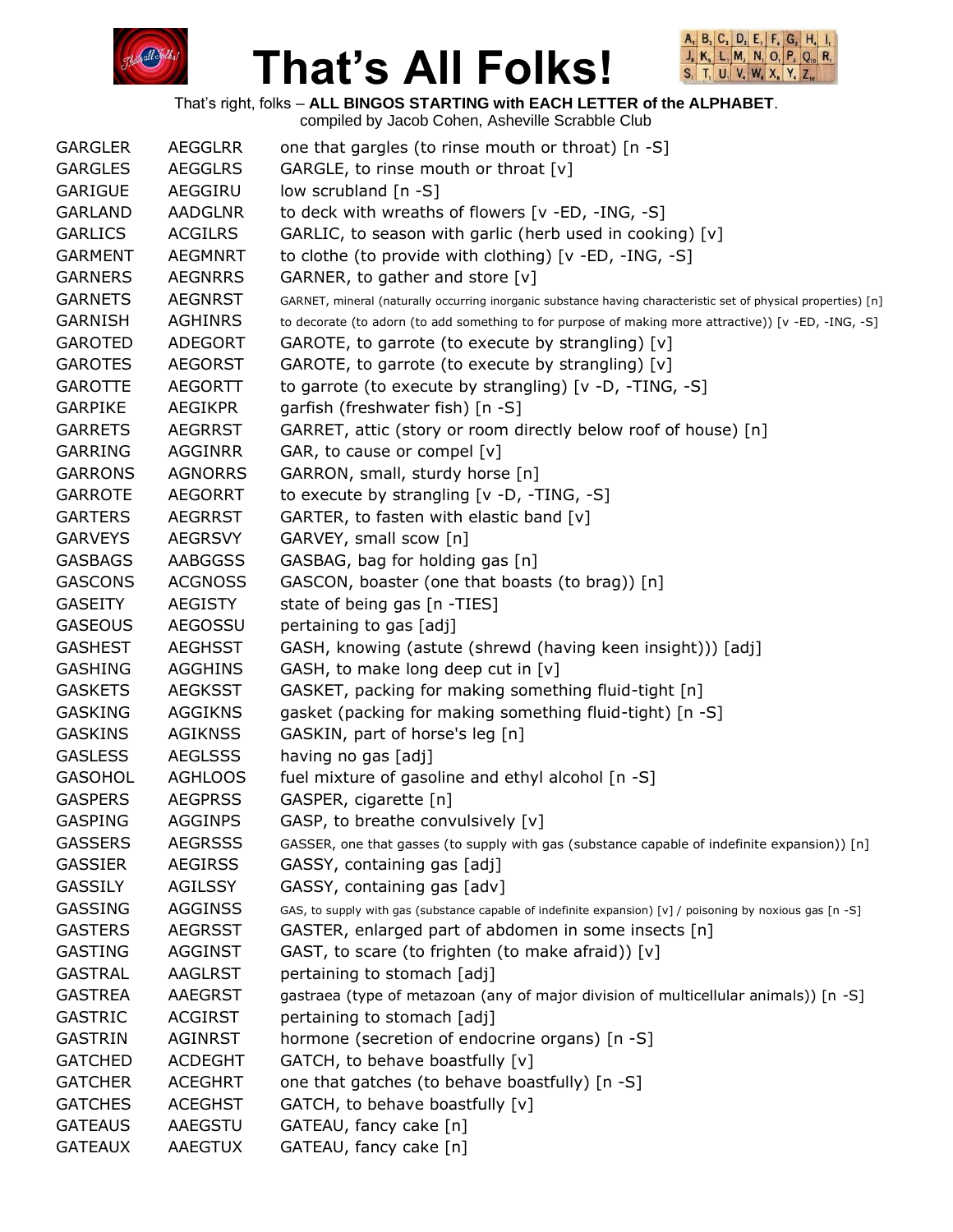



That's right, folks – **ALL BINGOS STARTING with EACH LETTER of the ALPHABET**.

| <b>GATELEG</b> | AEEGGLT        | table with extensions supported by movable legs [n -S]                                        |
|----------------|----------------|-----------------------------------------------------------------------------------------------|
| <b>GATEMAN</b> | AAEGMNT        | person in charge of gate [n -MEN]                                                             |
| <b>GATEMEN</b> | <b>AEEGMNT</b> | GATEMAN, person in charge of gate [n]                                                         |
| <b>GATEWAY</b> | <b>AAEGTWY</b> | passage that may be closed by gate [n -S]                                                     |
| <b>GATHERS</b> | <b>AEGHRST</b> | GATHER, to bring together into one place or group [v]                                         |
| <b>GATINGS</b> | <b>AGGINST</b> | GATING, process of opening and closing channel [n]                                            |
| <b>GAUCHED</b> | <b>ACDEGHU</b> | GAUCH, to gatch (to behave boastfully) [v]                                                    |
| <b>GAUCHER</b> | <b>ACEGHRU</b> | gatcher (one that gatches (to behave boastfully)) [n -S] / GAUCHE, lacking social grace [adj] |
| <b>GAUCHES</b> | <b>ACEGHSU</b> | GAUCH, to gatch (to behave boastfully) [v]                                                    |
| <b>GAUCHOS</b> | <b>ACGHOSU</b> | GAUCHO, cowboy of South American pampas [n]                                                   |
| <b>GAUDERY</b> | <b>ADEGRUY</b> | finery (elaborate adornment) [n -RIES]                                                        |
| <b>GAUDIER</b> | ADEGIRU        | GAUDY, tastelessly showy [adj]                                                                |
| <b>GAUDIES</b> | ADEGISU        | GAUDY, festival (day or time of celebration) [n]                                              |
| <b>GAUDILY</b> | ADGILUY        | GAUDY, tastelessly showy [adv]                                                                |
| <b>GAUFFER</b> | <b>AEFFGRU</b> | to goffer (to press ridges or pleats into) [v -ED, -ING, -S]                                  |
| <b>GAUGERS</b> | <b>AEGGRSU</b> | GAUGER, one that gauges (to measure precisely) [n]                                            |
| <b>GAUGING</b> | AGGGINU        | GAUGE, to measure precisely [v]                                                               |
| <b>GAUMING</b> | AGGIMNU        | GAUM, to smear (to spread with sticky, greasy, or dirty substance) [v]                        |
| <b>GAUNTER</b> | <b>AEGNRTU</b> | GAUNT, emaciated [adj]                                                                        |
| <b>GAUNTLY</b> | <b>AGLNTUY</b> | GAUNT, emaciated [adv]                                                                        |
| <b>GAUNTRY</b> | <b>AGNRTUY</b> | gantry (structure for supporting railroad signals) [n -RIES]                                  |
| <b>GAUSSES</b> | AEGSSSU        | GAUSS, unit of magnetic induction [n]                                                         |
| <b>GAUZIER</b> | AEGIRUZ        | GAUZY, resembling gauze (transparent fabric) [adj]                                            |
| <b>GAUZILY</b> | <b>AGILUYZ</b> | GAUZY, resembling gauze (transparent fabric) [adv]                                            |
| <b>GAVAGES</b> | AAEGGSV        | GAVAGE, introduction of material into stomach by tube [n]                                     |
| <b>GAVELED</b> | ADEEGLV        | GAVEL, to signal for attention or order by use of gavel (small mallet) [v]                    |
| <b>GAVIALS</b> | AAGILSV        | GAVIAL, large reptile [n]                                                                     |
| <b>GAVOTTE</b> | <b>AEGOTTV</b> | to dance gavot [v -D, -TTING, -S]                                                             |
| <b>GAWKERS</b> | <b>AEGKRSW</b> | GAWKER, one that gawks (to stare stupidly) [n]                                                |
| <b>GAWKIER</b> | AEGIKRW        | GAWKY, awkward (lacking skill, dexterity, or grace) [adj]                                     |
| <b>GAWKIES</b> | <b>AEGIKSW</b> | GAWKY, awkward person [n]                                                                     |
| <b>GAWKILY</b> | <b>AGIKLWY</b> | GAWKY, awkward (lacking skill, dexterity, or grace) [adv]                                     |
| <b>GAWKING</b> | <b>AGGIKNW</b> | GAWK, to stare stupidly [v]                                                                   |
| <b>GAWKISH</b> | <b>AGHIKSW</b> | gawky (awkward (lacking skill, dexterity, or grace)) [adj]                                    |
| GAWMOGE        | <b>AEGGMOW</b> | clownish person [n -S]                                                                        |
| <b>GAWPERS</b> | <b>AEGPRSW</b> | GAWPER, one that gawps (to stare stupidly) [n]                                                |
| <b>GAWPING</b> | <b>AGGINPW</b> | GAWP, to stare stupidly [v]                                                                   |
| <b>GAYDARS</b> | <b>AADGRSY</b> | GAYDAR, ability to recognize that person is homosexual [n]                                    |
| <b>GAYNESS</b> | <b>AEGNSSY</b> | state of being gay (merry (cheerful (full of spirits))) [n -ES]                               |
| <b>GAZABOS</b> | AABGOSZ        | GAZABO, fellow [n]                                                                            |
| <b>GAZANIA</b> | AAAGINZ        | South African herb [n -S]                                                                     |
| <b>GAZEBOS</b> | <b>ABEGOSZ</b> | GAZEBO, roofed structure open on sides [n]                                                    |
| <b>GAZELLE</b> | <b>AEEGLLZ</b> | small antelope [n -S]                                                                         |
| <b>GAZETTE</b> | AEEGTTZ        | to announce in official journal [v -D, -TTING, -S]                                            |
| <b>GAZUMPS</b> | <b>AGMPSUZ</b> | GAZUMP, to cheat by raising price originally agreed upon [v]                                  |
| <b>GEARBOX</b> | <b>ABEGORX</b> | automotive transmission [n -ES]                                                               |
| <b>GEARING</b> | <b>AEGGINR</b> | GEAR, to provide with gears (toothed machine parts) [v] / system of gears [n -S]              |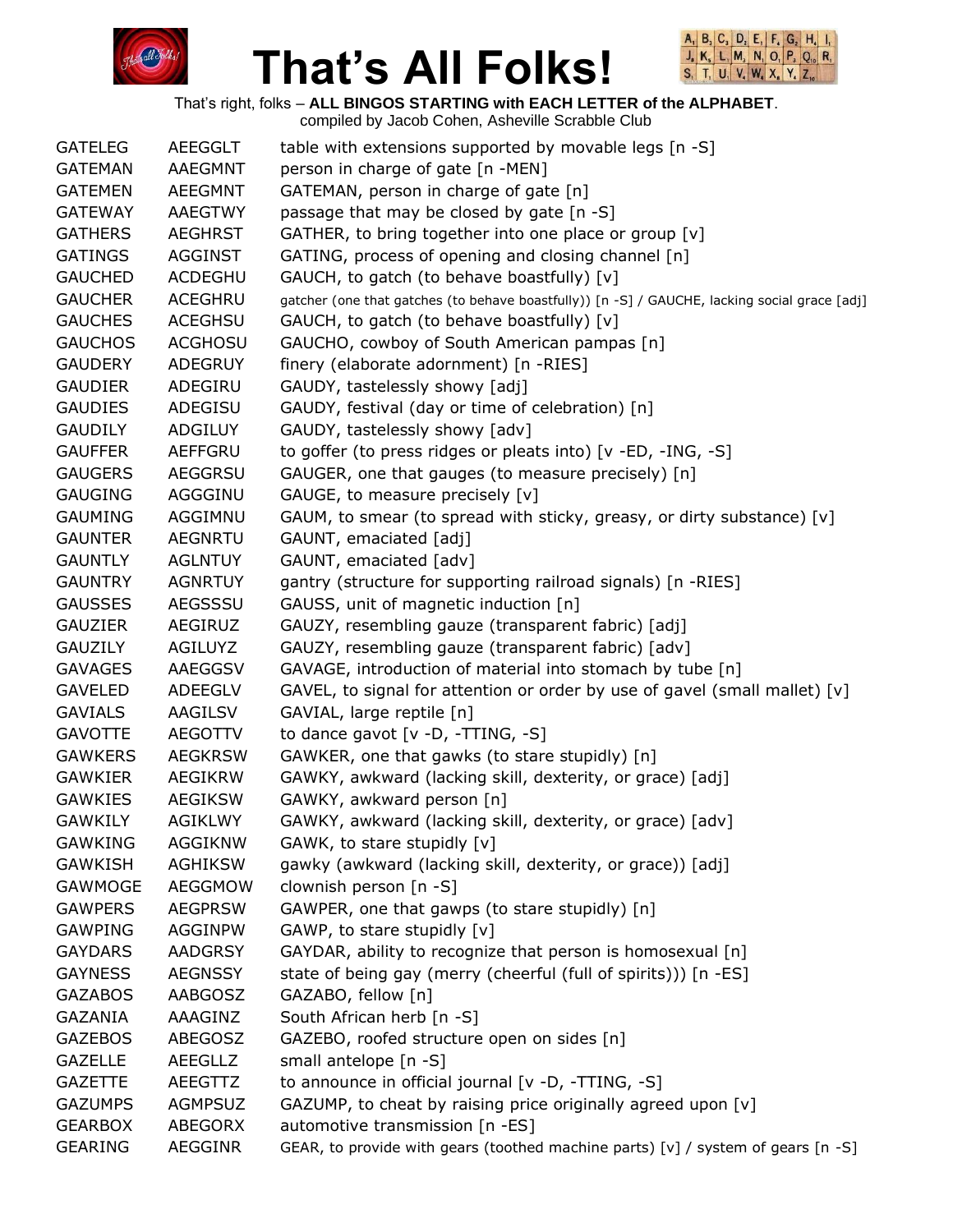



That's right, folks – **ALL BINGOS STARTING with EACH LETTER of the ALPHABET**.

| <b>GECKING</b> | <b>CEGGIKN</b> | GECK, to mock (to ridicule (to make fun of)) [v]                      |
|----------------|----------------|-----------------------------------------------------------------------|
| <b>GECKOES</b> | <b>CEEGKOS</b> | GECKO, small lizard [n]                                               |
| <b>GEEGAWS</b> | <b>AEEGGSW</b> | GEEGAW, gewgaw (showy trinket) [n]                                    |
| <b>GEEKDOM</b> | <b>DEEGKMO</b> | world of geeks [n -S]                                                 |
| <b>GEEKIER</b> | EEEGIKR        | GEEKY, socially awkward or unappealing [adj]                          |
| <b>GEEKISH</b> | <b>EEGHIKS</b> | geeky (socially awkward or unappealing) [adj]                         |
| <b>GEEZERS</b> | <b>EEEGRSZ</b> | GEEZER, eccentric man [n]                                             |
| <b>GEISHAS</b> | <b>AEGHISS</b> | GEISHA, Japanese girl trained to entertain [n]                        |
| <b>GELABLE</b> | ABEEGLL        | GEL, to become like jelly [adj]                                       |
| <b>GELADAS</b> | <b>AADEGLS</b> | GELADA, baboon (large ape) [n]                                        |
| <b>GELANTS</b> | <b>AEGLNST</b> | GELANT, gellant (substance used to produce gelling) [n]               |
| <b>GELATED</b> | ADEEGLT        | GELATE, to gel (to become like jelly) [v]                             |
| <b>GELATES</b> | <b>AEEGLST</b> | GELATE, to gel (to become like jelly) [v]                             |
| <b>GELATIN</b> | <b>AEGILNT</b> | glutinous substance [n -S]                                            |
| <b>GELATIS</b> | <b>AEGILST</b> | GELATI, GELATO, Italian ice cream [n]                                 |
| <b>GELATOS</b> | <b>AEGLOST</b> | GELATO, Italian ice cream [n]                                         |
| <b>GELCAPS</b> | <b>ACEGLPS</b> | GELCAP, tablet coated with gelatin [n]                                |
| <b>GELCOAT</b> | <b>ACEGLOT</b> | surface layer of polyester resin [n -S]                               |
| <b>GELDERS</b> | <b>DEEGLRS</b> | GELDER, one that gelds (to castrate (to remove testes of)) [n]        |
| <b>GELDING</b> | <b>DEGGILN</b> | castrated animal [n -S] / GELD, to castrate (to remove testes of) [v] |
| <b>GELIDLY</b> | <b>DEGILLY</b> | GELID, icy (covered with ice) [adv]                                   |
| <b>GELLANT</b> | <b>AEGLLNT</b> | substance used to produce gelling [n -S]                              |
| <b>GELLIES</b> | <b>EEGILLS</b> | GELLY, gelignite (high explosive) [n]                                 |
| <b>GELLING</b> | <b>EGGILLN</b> | GEL, to become like jelly [v]                                         |
| <b>GEMINAL</b> | AEGILMN        | of or pertaining to two substituents on same atom [adj]               |
| <b>GEMLIKE</b> | EEGIKLM        | resembling gem [adj]                                                  |
| <b>GEMMATE</b> | <b>AEEGMMT</b> | to produce gemmae [v -D, -TING, -S]                                   |
| <b>GEMMIER</b> | <b>EEGIMMR</b> | GEMMY, resembling gem [adj]                                           |
| <b>GEMMILY</b> | EGILMMY        | in manner suggesting gem [adv]                                        |
| <b>GEMMING</b> | EGGIMMN        | GEM, to adorn with gems (precious stones) [v]                         |
| <b>GEMMULE</b> | EEGLMMU        | small gemma [n -S]                                                    |
| <b>GEMOTES</b> | <b>EEGMOST</b> | GEMOTE, gemot (public meeting in Anglo-Saxon England) [n]             |
| <b>GEMSBOK</b> | <b>BEGKMOS</b> | large antelope [n -S]                                                 |
| <b>GENDERS</b> | <b>DEEGNRS</b> | GENDER, to engender (to bring into existence) [v]                     |
| <b>GENERAL</b> | AEEGLNR        | military officer [n -S]                                               |
| <b>GENERIC</b> | <b>CEEGINR</b> | type of drug [n -S]                                                   |
| <b>GENESES</b> | <b>EEEGNSS</b> | GENESIS, origin (coming into being) [n]                               |
| <b>GENESIS</b> | <b>EEGINSS</b> | origin (coming into being) [n -SES]                                   |
| <b>GENETIC</b> | <b>CEEGINT</b> | pertaining to genetics (science of heredity) [adj]                    |
| <b>GENETTE</b> | <b>EEEGNTT</b> | genet (carnivorous mammal) [n -S]                                     |
| <b>GENEVAS</b> | <b>AEEGNSV</b> | GENEVA, liquor [n]                                                    |
| <b>GENIPAP</b> | <b>AEGINPP</b> | tropical tree [n -S]                                                  |
| <b>GENISTA</b> | <b>AEGINST</b> | shrub with yellow flowers [n -S]                                      |
| <b>GENITAL</b> | <b>AEGILNT</b> | pertaining to reproduction [adj]                                      |
| <b>GENITOR</b> | <b>EGINORT</b> | male parent [n -S]                                                    |
| <b>GENLOCK</b> | <b>CEGKLNO</b> | to use device designed to synchronize video signals [v -ED, -ING, -S] |
| <b>GENNING</b> | EGGINNN        | GEN, to provide or obtain information [v]                             |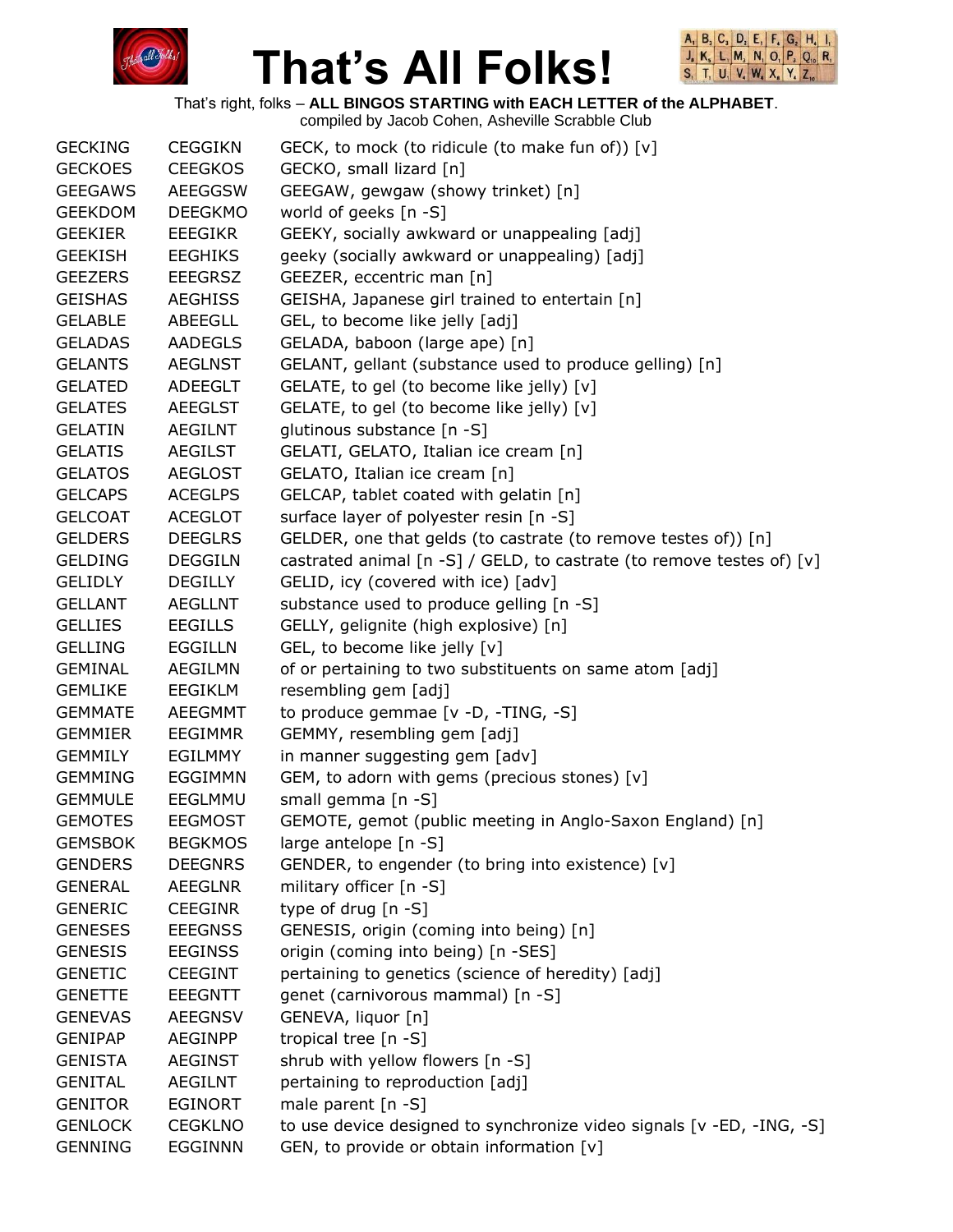



That's right, folks – **ALL BINGOS STARTING with EACH LETTER of the ALPHABET**.

| <b>GENOISE</b> | <b>EEGINOS</b> | rich sponge cake [n -S]                                             |
|----------------|----------------|---------------------------------------------------------------------|
| <b>GENOMES</b> | <b>EEGMNOS</b> | GENOME, haploid set of chromosomes [n]                              |
| <b>GENOMIC</b> | <b>CEGIMNO</b> | GENOME, haploid set of chromosomes [adj]                            |
| <b>GENSENG</b> | <b>EEGGNNS</b> | ginseng (perennial herb) [n -S]                                     |
| <b>GENTEEL</b> | <b>EEEGLNT</b> | well-bred or refined [adj -ER, -EST]                                |
| <b>GENTIAN</b> | <b>AEGINNT</b> | flowering plant [n -S]                                              |
| <b>GENTILE</b> | EEGILNT        | non-Jewish person [n -S]                                            |
| <b>GENTLED</b> | <b>DEEGLNT</b> | GENTLE, to tame (to make tame) [v]                                  |
| <b>GENTLER</b> | <b>EEGLNRT</b> | GENTLE, mild (not harsh or rough) [adj]                             |
| <b>GENTLES</b> | <b>EEGLNST</b> | GENTLE, to tame (to make tame) [v]                                  |
| <b>GENTOOS</b> | <b>EGNOOST</b> | GENTOO, gray-backed penguin [n]                                     |
| <b>GENUINE</b> | EEGINNU        | authentic (conforming to fact and therefore worthy of belief) [adj] |
| <b>GENUSES</b> | <b>EEGNSSU</b> | GENUS, kind, sort, or class [n]                                     |
| <b>GEODESY</b> | <b>DEEGOSY</b> | geographical surveying [n -SIES]                                    |
| <b>GEODUCK</b> | <b>CDEGKOU</b> | large, edible clam [n -S]                                           |
| <b>GEOIDAL</b> | ADEGILO        | GEOID, hypothetical surface of earth [adj]                          |
| <b>GEOLOGY</b> | <b>EGGLOOY</b> | science that deals with origin and structure of earth [n -GIES]     |
| <b>GEORGIC</b> | <b>CEGGIOR</b> | poem about farming [n -S]                                           |
| <b>GERBERA</b> | <b>ABEEGRR</b> | herb (flowering plant with nonwoody stem) [n -S]                    |
| <b>GERBILS</b> | <b>BEGILRS</b> | GERBIL, burrowing rodent [n]                                        |
| <b>GERENTS</b> | <b>EEGNRST</b> | GERENT, ruler or manager [n]                                        |
| <b>GERENUK</b> | <b>EEGKNRU</b> | long-necked antelope [n -S]                                         |
| <b>GERMANE</b> | <b>AEEGMNR</b> | relevant (pertaining to matter at hand) [adj]                       |
| <b>GERMANS</b> | <b>AEGMNRS</b> | GERMAN, elaborate dance [n]                                         |
| <b>GERMENS</b> | <b>EEGMNRS</b> | GERMEN, something that serves as origin [n]                         |
| <b>GERMIER</b> | <b>EEGIMRR</b> | GERMY, full of germs [adj]                                          |
| <b>GERMINA</b> | <b>AEGIMNR</b> | GERMEN, something that serves as origin [n]                         |
| <b>GERUNDS</b> | <b>DEGNRSU</b> | GERUND, verbal noun [n]                                             |
| <b>GESSOED</b> | <b>DEEGOSS</b> | having gesso as coating [adj]                                       |
| <b>GESSOES</b> | <b>EEGOSSS</b> | GESSO, plaster mixture [n]                                          |
| <b>GESTALT</b> | <b>AEGLSTT</b> | unified whole [n -EN, -S]                                           |
| <b>GESTAPO</b> | <b>AEGOPST</b> | secret-police organization [n -S]                                   |
| <b>GESTATE</b> | <b>AEEGSTT</b> | to carry in uterus during pregnancy [v -D, -TING, -S]               |
| <b>GESTURE</b> | <b>EEGRSTU</b> | to express by bodily motion [v -D, -RING, -S]                       |
| <b>GETABLE</b> | ABEEGLT        | GET, to obtain or acquire [adj]                                     |
| <b>GETAWAY</b> | <b>AAEGTWY</b> | escape [n -S]                                                       |
| <b>GETOUTS</b> | <b>EGOSTTU</b> | GETOUT, excuse to avoid doing something [n]                         |
| <b>GETTERS</b> | <b>EEGRSTT</b> | GETTER, to purify with chemically active substance [v]              |
| <b>GETTING</b> | <b>EGGINTT</b> | GET, to obtain or acquire [v]                                       |
| <b>GEWGAWS</b> | AEGGSWW        | GEWGAW, showy trinket [n]                                           |
| <b>GEYSERS</b> | <b>EEGRSSY</b> | GEYSER, to eject jets of hot water and steam [v]                    |
| <b>GHARIAL</b> | AAGHILR        | large reptile [n -S]                                                |
| <b>GHARRIS</b> | <b>AGHIRRS</b> | GHARRI, gharry (carriage used in India) [n]                         |
| <b>GHASTLY</b> | <b>AGHLSTY</b> | terrifying, [adj -LIER, -LIEST]                                     |
| <b>GHAZALS</b> | <b>AAGHLSZ</b> | GHAZAL, amatory lyric poem [n]                                      |
| <b>GHAZIES</b> | <b>AEGHISZ</b> | GHAZI, Muslim war hero [n]                                          |
| <b>GHERAOS</b> | <b>AEGHORS</b> | GHERAO [n]                                                          |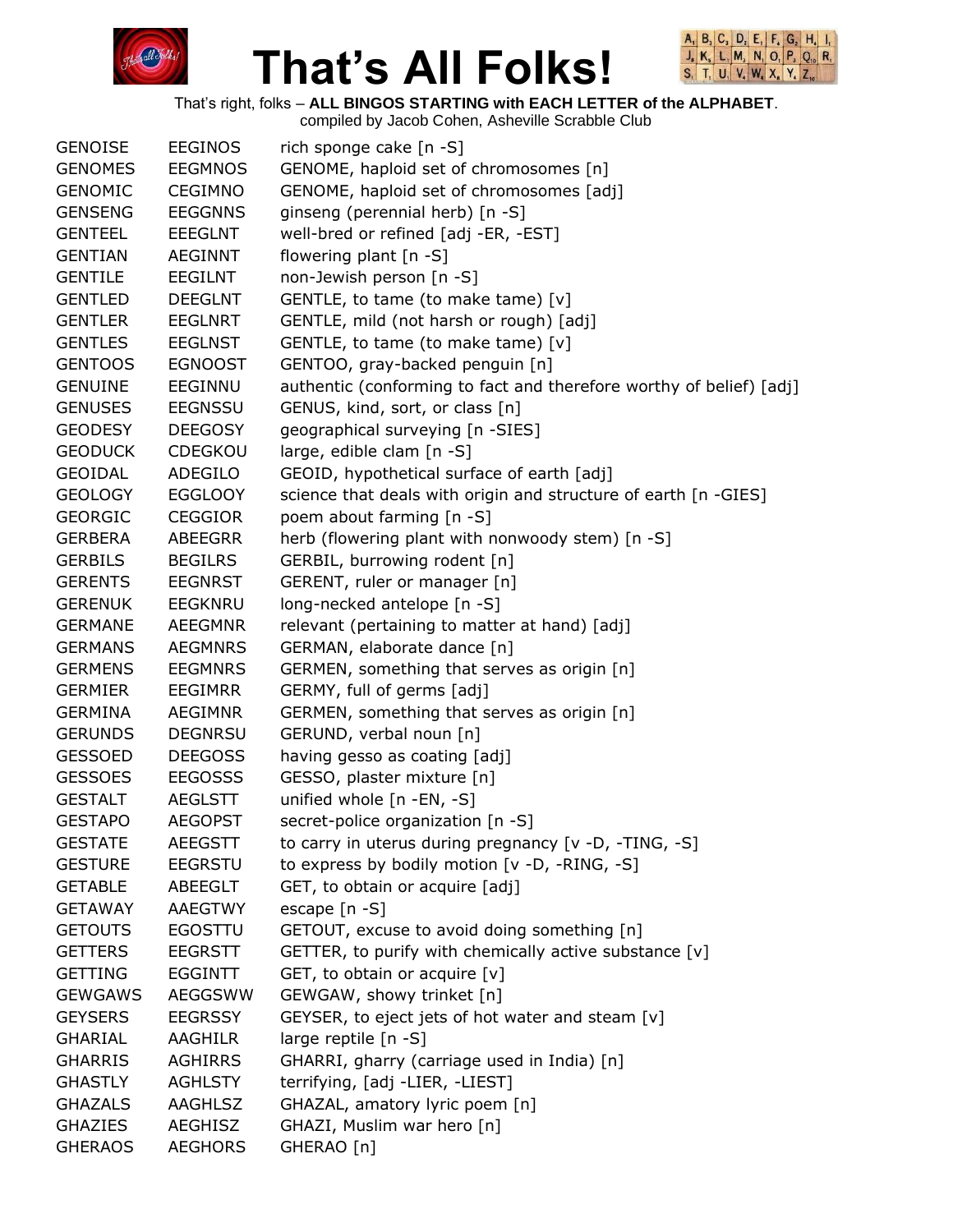



That's right, folks – **ALL BINGOS STARTING with EACH LETTER of the ALPHABET**.

| <b>GHERKIN</b> | <b>EGHIKNR</b> | small cucumber [n -S]                                                                                |
|----------------|----------------|------------------------------------------------------------------------------------------------------|
| <b>GHETTOS</b> | <b>EGHOSTT</b> | GHETTO, to isolate in slum [v]                                                                       |
| <b>GHIBLIS</b> | <b>BGHIILS</b> | GHIBLI, hot desert wind [n]                                                                          |
| <b>GHILLIE</b> | <b>EGHIILL</b> | type of shoe (covering for foot) [n -S]                                                              |
| <b>GHOSTED</b> | <b>DEGHOST</b> | GHOST, to haunt (to visit frequently) [v]                                                            |
| <b>GHOSTLY</b> | <b>GHLOSTY</b> | spectral (resembling specter (visible disembodied spirit)) [adj -LIER, -LIEST]                       |
| <b>GHOULIE</b> | <b>EGHILOU</b> | ghoul (demon (evil spirit)) [n -S]                                                                   |
| <b>GIAOURS</b> | AGIORSU        | GIAOUR, non-Muslim [n]                                                                               |
| <b>GIARDIA</b> | AADGIIR        | protozoan inhabiting intestines [n -S]                                                               |
| <b>GIBBERS</b> | <b>BBEGIRS</b> | GIBBER, to jabber (to talk rapidly) [v]                                                              |
| <b>GIBBETS</b> | <b>BBEGIST</b> | GIBBET, to execute by hanging [v]                                                                    |
| <b>GIBBING</b> | <b>BBGGIIN</b> | GIB, to fasten with wedge of wood or metal [v]                                                       |
| <b>GIBBONS</b> | <b>BBGINOS</b> | GIBBON, arboreal ape [n]                                                                             |
| <b>GIBBOSE</b> | <b>BBEGIOS</b> | gibbous (irregularly rounded) [adj]                                                                  |
| <b>GIBBOUS</b> | <b>BBGIOSU</b> | irregularly rounded [adj]                                                                            |
| <b>GIBLETS</b> | <b>BEGILST</b> | GIBLET, edible part of fowl [n]                                                                      |
| <b>GIBSONS</b> | <b>BGINOSS</b> | GIBSON, martini served with tiny onion [n]                                                           |
| GIDDIED        | <b>DDDEGII</b> | GIDDY, to make giddy [v]                                                                             |
| <b>GIDDIER</b> | <b>DDEGIIR</b> | GIDDY, dizzy (having sensation of whirling) [adj]                                                    |
| <b>GIDDIES</b> | <b>DDEGIIS</b> | GIDDY, to make giddy [v]                                                                             |
| <b>GIDDILY</b> | <b>DDGIILY</b> | GIDDY, dizzy (having sensation of whirling) [adv]                                                    |
| <b>GIDDYAP</b> | <b>ADDGIPY</b> | giddap (used as command to horse to go faster) [interj]                                              |
| <b>GIDDYUP</b> | <b>DDGIPUY</b> | giddap (used as command to horse to go faster) [interj]                                              |
| <b>GIFTEES</b> | <b>EEFGIST</b> | GIFTEE, one that receives gift [n]                                                                   |
| <b>GIFTING</b> | <b>FGGIINT</b> | act of presenting with gift [n -S] / GIFT, to present with gift (something given without charge) [v] |
| <b>GIGABIT</b> | ABGGIIT        | unit of information $[n -S]$                                                                         |
| <b>GIGATON</b> | <b>AGGINOT</b> | unit of weight $[n - S]$                                                                             |
| <b>GIGGING</b> | <b>GGGGIIN</b> | GIG, to catch fish with pronged spear [v]                                                            |
| <b>GIGGLED</b> | <b>DEGGGIL</b> | GIGGLE, to laugh in silly manner [v]                                                                 |
| <b>GIGGLER</b> | <b>EGGGILR</b> | one that giggles (to laugh in silly manner) [n -S]                                                   |
| <b>GIGGLES</b> | <b>EGGGILS</b> | GIGGLE, to laugh in silly manner [v]                                                                 |
| <b>GIGLETS</b> | <b>EGGILST</b> | GIGLET, playful girl [n]                                                                             |
| <b>GIGLOTS</b> | <b>GGILOST</b> | GIGLOT, giglet (playful girl) [n]                                                                    |
| <b>GIGOLOS</b> | <b>GGILOOS</b> | GIGOLO, man supported financially by woman [n]                                                       |
| <b>GILBERT</b> | <b>BEGILRT</b> | unit of magnetomotive* force [n -S]                                                                  |
| <b>GILDERS</b> | <b>DEGILRS</b> | GILDER, one that gilds (to cover with thin layer of gold) [n]                                        |
| <b>GILDING</b> | <b>DGGIILN</b> | application of gilt $[n -S]$ / GILD, to cover with thin layer of gold $[v]$                          |
| <b>GILLERS</b> | <b>EGILLRS</b> | GILLER, one that gills (to catch fish with type of net) [n]                                          |
| <b>GILLIED</b> | <b>DEGIILL</b> | GILLY, to transport on type of wagon [v]                                                             |
| <b>GILLIES</b> | <b>EGIILLS</b> | GILLIE, ghillie (type of shoe (covering for foot)) [n] / GILLY, to transport on type of wagon [v]    |
| <b>GILLING</b> | <b>GGIILLN</b> | GILL, to catch fish with type of net $[v]$                                                           |
| <b>GILLNET</b> | <b>EGILLNT</b> | to gill (to catch fish with type of net) [v -TTED, -TTING, -S]                                       |
| <b>GIMBALS</b> | ABGILMS        | GIMBAL, to support on set of rings [v]                                                               |
| <b>GIMLETS</b> | <b>EGILMST</b> | GIMLET, to pierce with boring tool $[v]$                                                             |
| <b>GIMMALS</b> | <b>AGILMMS</b> | GIMMAL, pair of interlocked rings [n]                                                                |
| <b>GIMMICK</b> | <b>CGIIKMM</b> | to provide with gimmick (novel or tricky feature) [v -ED, -ING, -S]                                  |
| <b>GIMMIES</b> | <b>EGIIMMS</b> | GIMMIE, easy golf putt conceded to opponent [n]                                                      |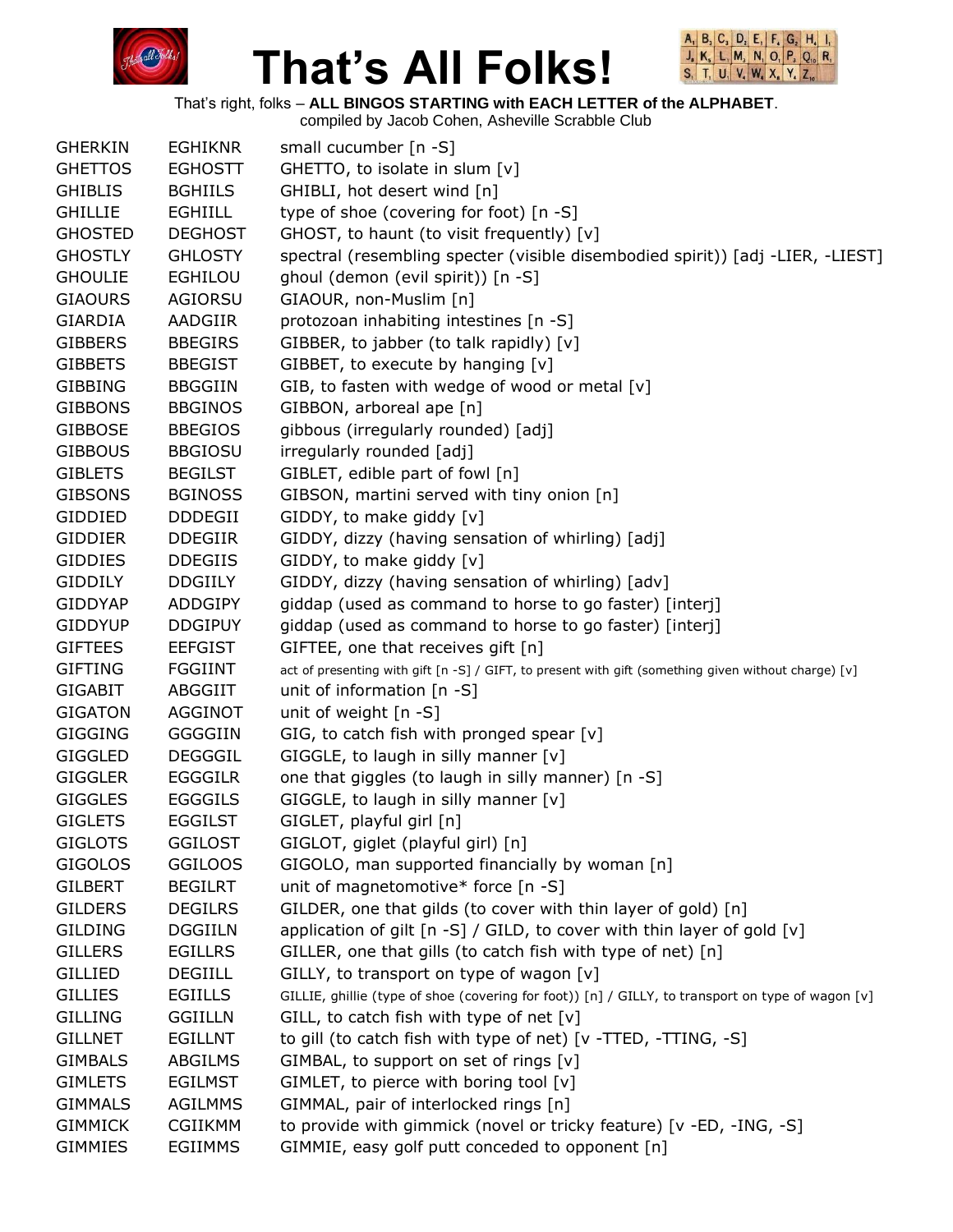



That's right, folks – **ALL BINGOS STARTING with EACH LETTER of the ALPHABET**.

| <b>GIMPIER</b> | <b>EGIIMPR</b> | GIMPY, limping [adj]                                                                       |
|----------------|----------------|--------------------------------------------------------------------------------------------|
| <b>GIMPING</b> | <b>GGIIMNP</b> | GIMP, to limp (to walk lamely) [v]                                                         |
| <b>GINCHES</b> | <b>CEGHINS</b> | GINCH, gotch (underpants) [n]                                                              |
| <b>GINGALL</b> | <b>AGGILLN</b> | jingal (heavy musket) [n -S]                                                               |
| <b>GINGALS</b> | <b>AGGILNS</b> | GINGAL, jingal (heavy musket) [n]                                                          |
| <b>GINGELI</b> | EGGIILN        | gingelly (sesame seed or its oil) [n -S]                                                   |
| <b>GINGELY</b> | <b>EGGILNY</b> | gingelly (sesame seed or its oil) [n -LIES]                                                |
| <b>GINGERS</b> | <b>EGGINRS</b> | GINGER, to flavor with ginger (pungent spice) [v]                                          |
| <b>GINGERY</b> | EGGINRY        | having characteristics of ginger [adj -RIER, -REST]                                        |
| <b>GINGHAM</b> | <b>AGGHIMN</b> | cotton fabric [n -S]                                                                       |
| <b>GINGILI</b> | <b>GGIIILN</b> | gingelly (sesame seed or its oil) [n -S]                                                   |
| <b>GINGIVA</b> | AGGIINV        | fleshy tissue that surrounds teeth [n -E]                                                  |
| <b>GINGKOS</b> | <b>GGIKNOS</b> | GINGKO, ginkgo (ornamental tree) [n]                                                       |
| <b>GINKGOS</b> | <b>GGIKNOS</b> | GINKGO, ornamental tree [n]                                                                |
| <b>GINNERS</b> | <b>EGINNRS</b> | GINNER, one that gins cotton [n]                                                           |
| <b>GINNIER</b> | <b>EGIINNR</b> | GINNY, affected with gin (strong liquor) [adj]                                             |
| <b>GINNING</b> | <b>GGIINNN</b> | cotton as it comes from gin [n -S] / GIN, to begin (to start (to set out)) [v]             |
| <b>GINSENG</b> | <b>EGGINNS</b> | perennial herb [n -S]                                                                      |
| <b>GIPPERS</b> | <b>EGIPPRS</b> | GIPPER, one that gips (to gyp (to swindle)) [n]                                            |
| <b>GIPPING</b> | <b>GGIINPP</b> | GIP, to gyp (to swindle (to take money or property from by fraudulent means)) [v]          |
| <b>GIPSIED</b> | <b>DEGIIPS</b> | GIPSY, to gypsy (to live like gypsy (wanderer)) [v]                                        |
| <b>GIPSIES</b> | <b>EGIIPSS</b> | GIPSY, to gypsy (to live like gypsy (wanderer)) [v]                                        |
| <b>GIRAFFE</b> | <b>AEFFGIR</b> | long-necked mammal [n -S]                                                                  |
| <b>GIRASOL</b> | <b>AGILORS</b> | variety of opal [n -S]                                                                     |
| <b>GIRDERS</b> | <b>DEGIRRS</b> | GIRDER, horizontal support [n]                                                             |
| <b>GIRDING</b> | <b>DGGIINR</b> | GIRD, to surround (to extend completely around) [v]                                        |
| <b>GIRDLED</b> | <b>DDEGILR</b> | GIRDLE, to encircle with belt [v]                                                          |
| <b>GIRDLER</b> | <b>DEGILRR</b> | one that girdles (to encircle with belt) [n -S]                                            |
| <b>GIRDLES</b> | <b>DEGILRS</b> | GIRDLE, to encircle with belt [v]                                                          |
| <b>GIRLIER</b> | <b>EGIILRR</b> | GIRLIE, girlish (of, pertaining to, or having characteristics of girl) [adj] / GIRLY [adj] |
| <b>GIRLISH</b> | <b>GHIILRS</b> | of, pertaining to, or having characteristics of girl [adj]                                 |
| <b>GIRNING</b> | <b>GGIINNR</b> | GIRN, to snarl (to growl viciously) [v]                                                    |
| <b>GIROLLE</b> | <b>EGILLOR</b> | edible mushroom [n -S]                                                                     |
| <b>GIROSOL</b> | <b>GILOORS</b> | girasol (variety of opal) [n -S]                                                           |
| <b>GIRSHES</b> | <b>EGHIRSS</b> | GIRSH, qursh (monetary unit of Saudi Arabia) [n]                                           |
| <b>GIRTHED</b> | <b>DEGHIRT</b> | GIRTH, to encircle (to form circle around) [v]                                             |
| <b>GIRTING</b> | <b>GGIINRT</b> | GIRT, GIRD, to surround (to extend completely around) [v]                                  |
| <b>GISARME</b> | <b>AEGIMRS</b> | medieval weapon [n -S]                                                                     |
| <b>GITANOS</b> | <b>AGINOST</b> | GITANO, Spanish gypsy [n]                                                                  |
| <b>GITCHES</b> | <b>CEGHIST</b> | GITCH, gotch (underpants) [n]                                                              |
| <b>GITTERN</b> | <b>EGINRTT</b> | medieval guitar [n -S]                                                                     |
| <b>GITTING</b> | <b>GGIINTT</b> | GIT, to get (to obtain or acquire) [v]                                                     |
| GIZZARD        | ADGIRZZ        | digestive organ [n -S]                                                                     |
| <b>GJETOST</b> | <b>EGJOSTT</b> | hard brown cheese [n -S]                                                                   |
| <b>GLACEED</b> | <b>ACDEEGL</b> | GLACE, to cover with icing [v]                                                             |
| <b>GLACIAL</b> | AACGILL        | of or pertaining to glaciers [adj]                                                         |
| <b>GLACIER</b> | <b>ACEGILR</b> | huge mass of ice [n -S]                                                                    |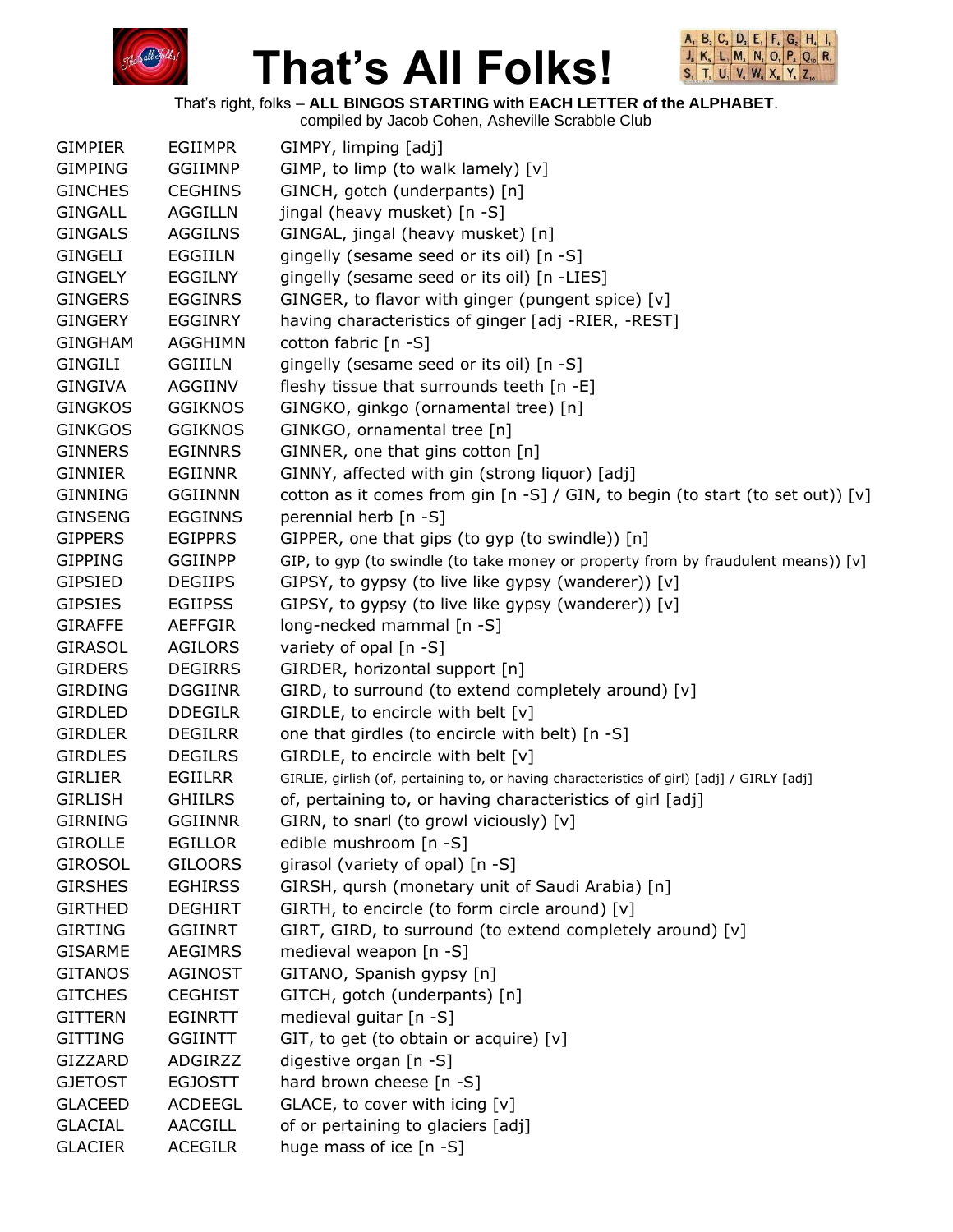



That's right, folks – **ALL BINGOS STARTING with EACH LETTER of the ALPHABET**.

| <b>GLADDED</b> | ADDDEGL        | GLAD, to gladden (to make glad) [v]                                                                         |
|----------------|----------------|-------------------------------------------------------------------------------------------------------------|
| <b>GLADDEN</b> | <b>ADDEGLN</b> | to make glad $[v - ED, -ING, -S]$                                                                           |
| <b>GLADDER</b> | <b>ADDEGLR</b> | GLAD, feeling pleasure [adj]                                                                                |
| <b>GLADIER</b> | <b>ADEGILR</b> | GLADY, having glades [adj]                                                                                  |
| <b>GLAIKET</b> | <b>AEGIKLT</b> | glaikit (foolish (lacking good sense or judgment)) [adj]                                                    |
| <b>GLAIKIT</b> | AGIIKLT        | foolish (lacking good sense or judgment) [adj]                                                              |
| <b>GLAIRED</b> | ADEGILR        | GLAIR, to coat with egg white [v] / GLAIRE, to glair (to coat with egg white) [v]                           |
| <b>GLAIRES</b> | <b>AEGILRS</b> | GLAIRE, to glair (to coat with egg white) [v]                                                               |
| <b>GLAIVED</b> | ADEGILV        | GLAIVE, sword (weapon having long blade for cutting or thrusting) [adj]                                     |
| <b>GLAIVES</b> | <b>AEGILSV</b> | GLAIVE, sword (weapon having long blade for cutting or thrusting) [n]                                       |
| <b>GLAMMED</b> | ADEGLMM        | GLAM, to make oneself look alluringly attractive [v]                                                        |
| <b>GLAMMER</b> | <b>AEGLMMR</b> | GLAM, characterized by extravagant glamor [adj]                                                             |
| <b>GLAMORS</b> | <b>AGLMORS</b> | GLAMOR, alluring attractiveness [n]                                                                         |
| <b>GLAMOUR</b> | AGLMORU        | to bewitch (to affect by witchcraft or magic) [v -ED, -ING, -S]                                             |
| <b>GLANCED</b> | <b>ACDEGLN</b> | GLANCE, to look quickly [v]                                                                                 |
| <b>GLANCER</b> | <b>ACEGLNR</b> | one that glances (to look quickly) [n -S]                                                                   |
| <b>GLANCES</b> | <b>ACEGLNS</b> | GLANCE, to look quickly [v]                                                                                 |
| <b>GLANDES</b> | <b>ADEGLNS</b> | GLANS, tip of penis or clitoris [n]                                                                         |
| <b>GLARIER</b> | <b>AEGILRR</b> | GLARY, glaring [adj]                                                                                        |
| <b>GLARING</b> | AGGILNR        | GLARE, to shine with harshly brilliant light [v]                                                            |
| <b>GLASSED</b> | <b>ADEGLSS</b> | GLASS, to encase in glass (transparent substance) [v]                                                       |
| <b>GLASSES</b> | <b>AEGLSSS</b> | GLASS, to encase in glass (transparent substance) [v]                                                       |
| <b>GLASSIE</b> | <b>AEGILSS</b> | type of playing marble [n -S]                                                                               |
| <b>GLAZERS</b> | <b>AEGLRSZ</b> | GLAZER, glazier (one that glazes (to fit windows with glass panes)) [n]                                     |
| <b>GLAZIER</b> | AEGILRZ        | GLAZY, covered with smooth, glossy coating [adj] / one that glazes (to fit windows with glass panes) [n -S] |
| GLAZILY        | AGILLYZ        | GLAZY, covered with smooth, glossy coating [adv]                                                            |
| <b>GLAZING</b> | AGGILNZ        | GLAZE, to fit windows with glass panes [v] / glaziery (work of glazier) [n -S]                              |
| <b>GLEAMED</b> | ADEEGLM        | GLEAM, to shine with soft radiance [v]                                                                      |
| <b>GLEAMER</b> | <b>AEEGLMR</b> | one that gleams (to shine with soft radiance) [n -S]                                                        |
| <b>GLEANED</b> | ADEEGLN        | GLEAN, to gather little by little [v]                                                                       |
| <b>GLEANER</b> | <b>AEEGLNR</b> | one that gleans (to gather little by little) [n -S]                                                         |
| <b>GLEEFUL</b> | <b>EEFGLLU</b> | merry (cheerful (full of spirits)) [adj]                                                                    |
| <b>GLEEKED</b> | <b>DEEEGKL</b> | GLEEK, to gibe (to jeer (to mock (to ridicule))) [v]                                                        |
| <b>GLEEMAN</b> | <b>AEEGLMN</b> | minstrel (medieval musician) [n -MEN]                                                                       |
| <b>GLEEMEN</b> | <b>EEEGLMN</b> | GLEEMAN, minstrel (medieval musician) [n]                                                                   |
| <b>GLEETED</b> | <b>DEEEGLT</b> | GLEET, to discharge mucus from urethra [v]                                                                  |
| <b>GLENOID</b> | <b>DEGILNO</b> | having shallow or slightly cupped form of bone socket [adj]                                                 |
| <b>GLEYING</b> | <b>EGGILNY</b> | development of gley [n -S]                                                                                  |
| <b>GLIADIN</b> | <b>ADGIILN</b> | simple protein [n -S]                                                                                       |
| <b>GLIBBER</b> | <b>BBEGILR</b> | GLIB, fluent (spoken or written with effortless ease) [adj]                                                 |
| <b>GLIDERS</b> | <b>DEGILRS</b> | GLIDER, type of aircraft (any machine or device capable of flying) [n]                                      |
| <b>GLIDING</b> | <b>DGGIILN</b> | GLIDE, to move effortlessly [v]                                                                             |
| <b>GLIMING</b> | <b>GGIILMN</b> | GLIME, to glance slyly [v]                                                                                  |
| <b>GLIMMER</b> | <b>EGILMMR</b> | to shine faintly or unsteadily [v -ED, -ING, -S]                                                            |
| <b>GLIMPSE</b> | <b>EGILMPS</b> | to see for instant [v -D, -SING, -S]                                                                        |
| <b>GLINTED</b> | <b>DEGILNT</b> | GLINT, to glitter (to sparkle (to give off or reflect flashes of light)) [v]                                |
| <b>GLIOMAS</b> | AGILMOS        | GLIOMA, type of tumor (abnormal swelling) [n]                                                               |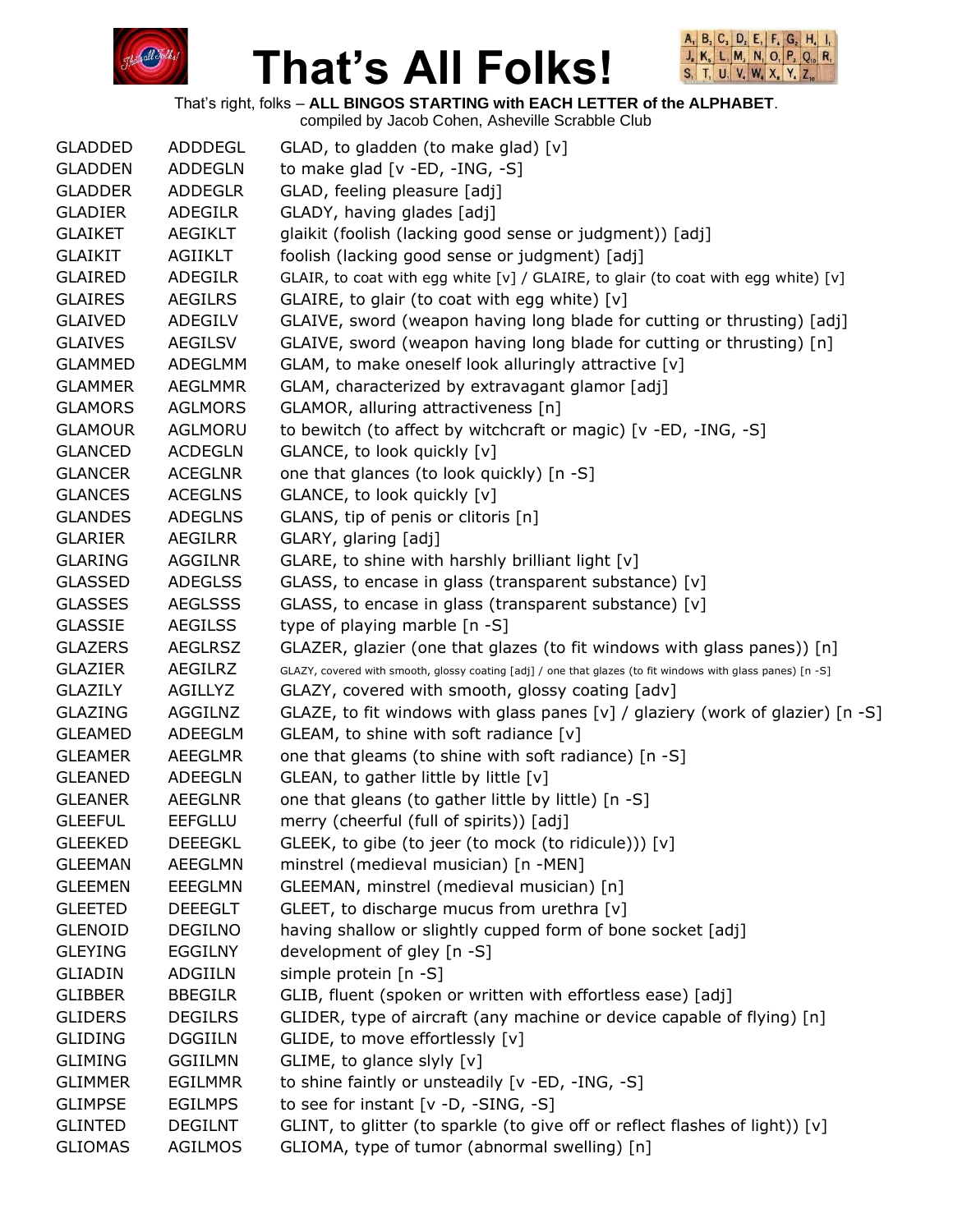



That's right, folks – **ALL BINGOS STARTING with EACH LETTER of the ALPHABET**.

| <b>GLIOSES</b> | <b>EGILOSS</b> | GLIOSIS, pathological proliferation of glial cells [n]                  |
|----------------|----------------|-------------------------------------------------------------------------|
| <b>GLIOSIS</b> | <b>GIILOSS</b> | pathological proliferation of glial cells [n -SES]                      |
| <b>GLISSES</b> | <b>EGILSSS</b> | GLISSE, dance step [n]                                                  |
| <b>GLISTEN</b> | <b>EGILNST</b> | to shine by reflection [v -ED, -ING, -S]                                |
| <b>GLISTER</b> | <b>EGILRST</b> | to glisten (to shine by reflection) [v -ED, -ING, -S]                   |
| <b>GLITCHY</b> | <b>CGHILTY</b> | characterized by glitches [adj -HIER, -HIEST]                           |
| <b>GLITTER</b> | <b>EGILRTT</b> | to sparkle (to give off or reflect flashes of light) [v -ED, -ING, -S]  |
| <b>GLITZED</b> | <b>DEGILTZ</b> | GLITZ, to make flashy in appearance [v]                                 |
| <b>GLITZES</b> | <b>EGILSTZ</b> | GLITZ, to make flashy in appearance [v]                                 |
| <b>GLOATED</b> | <b>ADEGLOT</b> | GLOAT, to regard with great or excessive satisfaction [v]               |
| <b>GLOATER</b> | <b>AEGLORT</b> | one that gloats (to regard with great or excessive satisfaction) [n -S] |
| <b>GLOBATE</b> | ABEGLOT        | spherical (resembling sphere) [adj]                                     |
| <b>GLOBING</b> | <b>BGGILNO</b> | GLOBE, to form into perfectly round body [v]                            |
| <b>GLOBINS</b> | <b>BGILNOS</b> | GLOBIN, simple protein [n]                                              |
| <b>GLOBOID</b> | <b>BDGILOO</b> | spheroid (type of geometric solid) [n -S]                               |
| <b>GLOBOSE</b> | <b>BEGLOOS</b> | spherical (resembling sphere) [adj]                                     |
| <b>GLOBOUS</b> | <b>BGLOOSU</b> | spherical (resembling sphere) [adj]                                     |
| <b>GLOBULE</b> | <b>BEGLLOU</b> | small spherical mass [n -S]                                             |
| <b>GLOCHID</b> | <b>CDGHILO</b> | barbed hair on some plants [n -S]                                       |
| <b>GLOMERA</b> | <b>AEGLMOR</b> | GLOMUS, type of vascular tuft [n]                                       |
| <b>GLOMMED</b> | <b>DEGLMMO</b> | GLOM, to steal (to take without right or permission) [v]                |
| <b>GLONOIN</b> | <b>GILNNOO</b> | nitroglycerin [n -S]                                                    |
| <b>GLOOMED</b> | <b>DEGLMOO</b> | GLOOM, to become dark [v]                                               |
| <b>GLOPPED</b> | <b>DEGLOPP</b> | GLOP, to cover with glop (messy mass or mixture) [v]                    |
| <b>GLORIAS</b> | AGILORS        | GLORIA, halo [n]                                                        |
| <b>GLORIED</b> | <b>DEGILOR</b> | GLORY, to rejoice proudly [v]                                           |
| <b>GLORIES</b> | <b>EGILORS</b> | GLORY, to rejoice proudly [v]                                           |
| <b>GLORIFY</b> | <b>FGILORY</b> | to bestow honor or praise on [v -FIED, -ING, -FIES]                     |
| <b>GLOSSAE</b> | <b>AEGLOSS</b> | GLOSSA, tongue [n]                                                      |
| <b>GLOSSAL</b> | <b>AGLLOSS</b> | GLOSSA, tongue [adj]                                                    |
| <b>GLOSSAS</b> | <b>AGLOSSS</b> | GLOSSA, tongue [n]                                                      |
| <b>GLOSSED</b> | <b>DEGLOSS</b> | GLOSS, to make lustrous [v]                                             |
| <b>GLOSSER</b> | <b>EGLORSS</b> | one that glosses (to make lustrous) [n -S]                              |
| <b>GLOSSES</b> | <b>EGLOSSS</b> | GLOSS, to make lustrous [v]                                             |
| <b>GLOTTAL</b> | <b>AGLLOTT</b> | GLOTTIS, opening between vocal cords [adj]                              |
| <b>GLOTTIC</b> | <b>CGILOTT</b> | GLOTTIS, opening between vocal cords [adj]                              |
| <b>GLOTTIS</b> | <b>GILOSTT</b> | opening between vocal cords [n -IDES, -ES]                              |
| <b>GLOUTED</b> | <b>DEGLOTU</b> | GLOUT, to scowl (to frown angrily) [v]                                  |
| <b>GLOVERS</b> | <b>EGLORSV</b> | GLOVER, maker or seller of gloves [n]                                   |
| <b>GLOVING</b> | <b>GGILNOV</b> | GLOVE, to furnish with gloves (hand coverings) [v]                      |
| <b>GLOWERS</b> | <b>EGLORSW</b> | GLOWER, to scowl (to frown angrily) [v]                                 |
| <b>GLOWFLY</b> | <b>FGLLOWY</b> | firefly (luminous insect) [n -LIES]                                     |
| <b>GLOWING</b> | <b>GGILNOW</b> | $GLOW$ , to emit light and heat $[v]$                                   |
| <b>GLOZING</b> | <b>GGILNOZ</b> | GLOZE, to explain away [v]                                              |
| <b>GLUCANS</b> | <b>ACGLNSU</b> | GLUCAN, polymer of glucose [n]                                          |
| <b>GLUCOSE</b> | <b>CEGLOSU</b> | sugar $[n - S]$                                                         |
| <b>GLUEING</b> | EGGILNU        | GLUE, to fasten with glue (adhesive substance) [v]                      |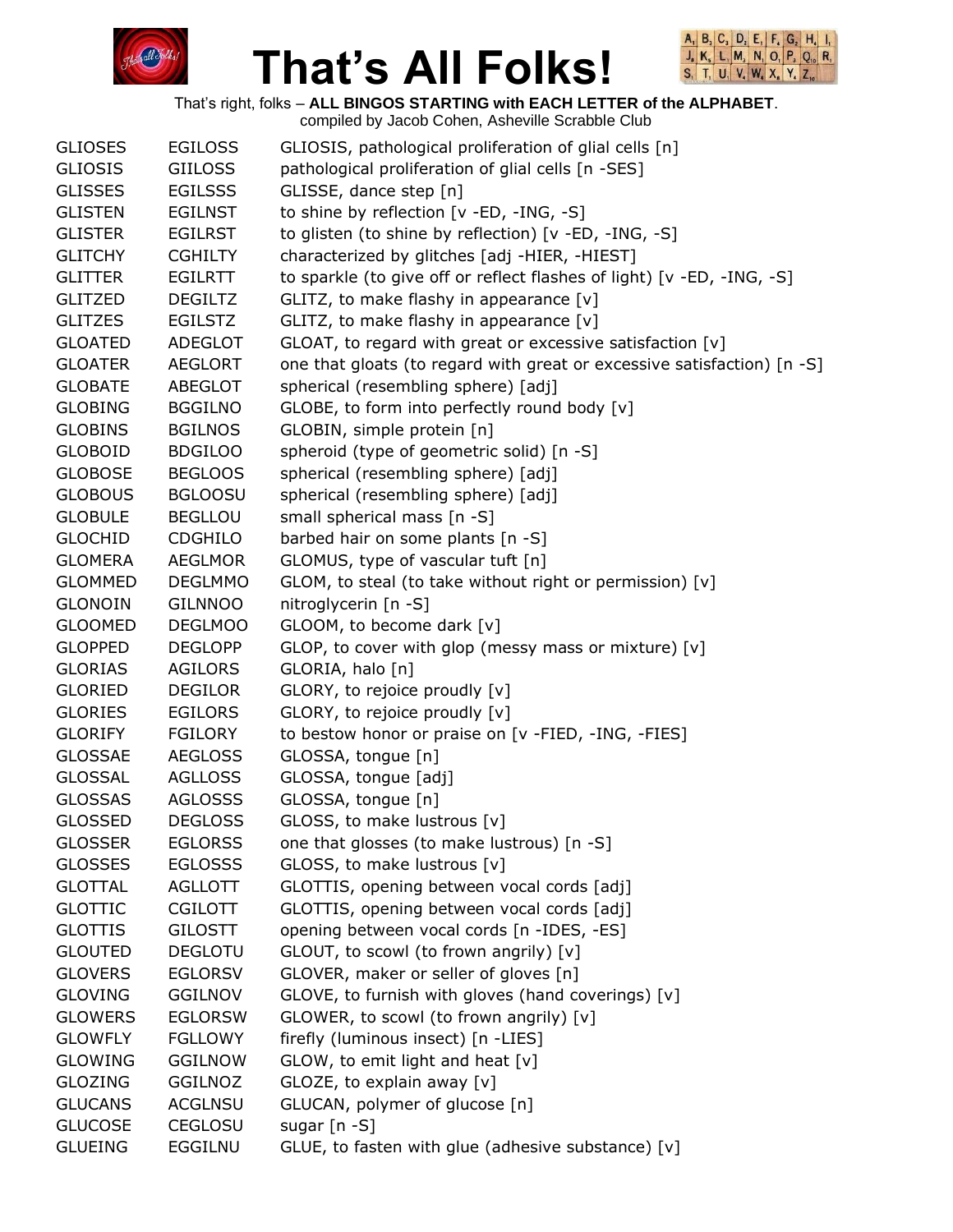



That's right, folks – **ALL BINGOS STARTING with EACH LETTER of the ALPHABET**.

| <b>GLUEPOT</b> | <b>EGLOPTU</b> | pot for melting glue [n -S]                                                                  |
|----------------|----------------|----------------------------------------------------------------------------------------------|
| <b>GLUGGED</b> | <b>DEGGGLU</b> | GLUG, to make gurgling sound [v]                                                             |
| <b>GLUIEST</b> | <b>EGILSTU</b> | GLUEY, resembling glue [adj]                                                                 |
| <b>GLUMMER</b> | EGLMMRU        | GLUM, being in low spirits [adj]                                                             |
| <b>GLUTEAL</b> | <b>AEGLLTU</b> | of or pertaining to buttock muscles [adj]                                                    |
| <b>GLUTENS</b> | <b>EGLNSTU</b> | GLUTEN, sticky component of grain flours that contains glutenin [n]                          |
| <b>GLUTEUS</b> | <b>EGLSTUU</b> | buttock muscle [n -EI]                                                                       |
| <b>GLUTTED</b> | <b>DEGLTTU</b> | GLUT, to feed or fill to excess [v]                                                          |
| <b>GLUTTON</b> | <b>GLNOTTU</b> | person who eats to excess [n -S]                                                             |
| <b>GLYCANS</b> | <b>ACGLNSY</b> | GLYCAN, carbohydrate [n]                                                                     |
| <b>GLYCINE</b> | <b>CEGILNY</b> | amino acid [n -S]                                                                            |
| <b>GLYCINS</b> | <b>CGILNSY</b> | GLYCIN, compound used in photography [n]                                                     |
| <b>GLYCOLS</b> | <b>CGLLOSY</b> | GLYCOL, alcohol (flammable liquid) [n]                                                       |
| <b>GLYCYLS</b> | <b>CGLLSYY</b> | GLYCYL, radical derived from glycine [n]                                                     |
| <b>GLYPHIC</b> | <b>CGHILPY</b> | GLYPH, ornamental groove [adj]                                                               |
| <b>GLYPTIC</b> | <b>CGILPTY</b> | art or process of engraving on gems [n -S]                                                   |
| <b>GNARLED</b> | <b>ADEGLNR</b> | GNARL, to twist into state of deformity [v]                                                  |
| <b>GNARRED</b> | <b>ADEGNRR</b> | GNAR, to snarl (to growl viciously) [v] / GNARR, to gnar (to snarl (to growl viciously)) [v] |
| <b>GNASHED</b> | <b>ADEGHNS</b> | GNASH, to grind teeth together [v]                                                           |
| <b>GNASHES</b> | <b>AEGHNSS</b> | GNASH, to grind teeth together [v]                                                           |
| <b>GNATHAL</b> | <b>AAGHLNT</b> | gnathic (of or pertaining to jaw) [adj]                                                      |
| <b>GNATHIC</b> | <b>ACGHINT</b> | of or pertaining to jaw [adj]                                                                |
| <b>GNAWERS</b> | <b>AEGNRSW</b> | GNAWER, one that gnaws (to wear away by persistent biting) [n]                               |
| <b>GNAWING</b> | AGGINNW        | GNAW, to wear away by persistent biting $[v]$ / persistent dull pain $[n - S]$               |
| <b>GNOCCHI</b> | <b>CCGHINO</b> | dumplings made of pasta [n GNOCCHI]                                                          |
| <b>GNOMISH</b> | <b>GHIMNOS</b> | resembling gnome (dwarf (extremely small person)) [adj]                                      |
| <b>GNOMIST</b> | <b>GIMNOST</b> | writer of aphorisms [n -S]                                                                   |
| <b>GNOMONS</b> | <b>GMNNOOS</b> | GNOMON, part of sundial [n]                                                                  |
| <b>GNOSTIC</b> | <b>CGINOST</b> | adherent of gnosticism [n -S]                                                                |
| <b>GOADING</b> | ADGGINO        | GOAD, to drive animals with goad (pointed stick) [v]                                         |
| <b>GOALIES</b> | <b>AEGILOS</b> | GOALIE, player who defends against goals [n]                                                 |
| <b>GOALING</b> | <b>AGGILNO</b> | GOAL, to score goal (point-scoring play in some games) [v]                                   |
| <b>GOANNAS</b> | <b>AAGNNOS</b> | GOANNA, large monitor lizard [n]                                                             |
| <b>GOATEED</b> | ADEEGOT        | GOATEE, small pointed beard [adj]                                                            |
| <b>GOATEES</b> | <b>AEEGOST</b> | GOATEE, small pointed beard [n]                                                              |
| <b>GOATIER</b> | <b>AEGIORT</b> | GOATY, suggestive of goat [adj]                                                              |
| <b>GOATISH</b> | <b>AGHIOST</b> | resembling goat (horned mammal) [adj]                                                        |
| <b>GOBANGS</b> | <b>ABGGNOS</b> | GOBANG, Japanese game [n]                                                                    |
| <b>GOBBETS</b> | <b>BBEGOST</b> | GOBBET, piece of raw meat [n]                                                                |
| <b>GOBBING</b> | <b>BBGGINO</b> | GOB, to fill mine pit with waste material [v]                                                |
| <b>GOBBLED</b> | <b>BBDEGLO</b> | GOBBLE, to eat hastily [v]                                                                   |
| <b>GOBBLER</b> | <b>BBEGLOR</b> | male turkey [n -S]                                                                           |
| <b>GOBBLES</b> | <b>BBEGLOS</b> | GOBBLE, to eat hastily [v]                                                                   |
| <b>GOBIOID</b> | <b>BDGIIOO</b> | fish of goby family [n -S]                                                                   |
| <b>GOBLETS</b> | <b>BEGLOST</b> | GOBLET, drinking vessel [n]                                                                  |
| <b>GOBLINS</b> | <b>BGILNOS</b> | GOBLIN, evil or mischievous creature [n]                                                     |
| <b>GOBONEE</b> | <b>BEEGNOO</b> | gobony (compony (composed of squares of alternating colors)) [adj]                           |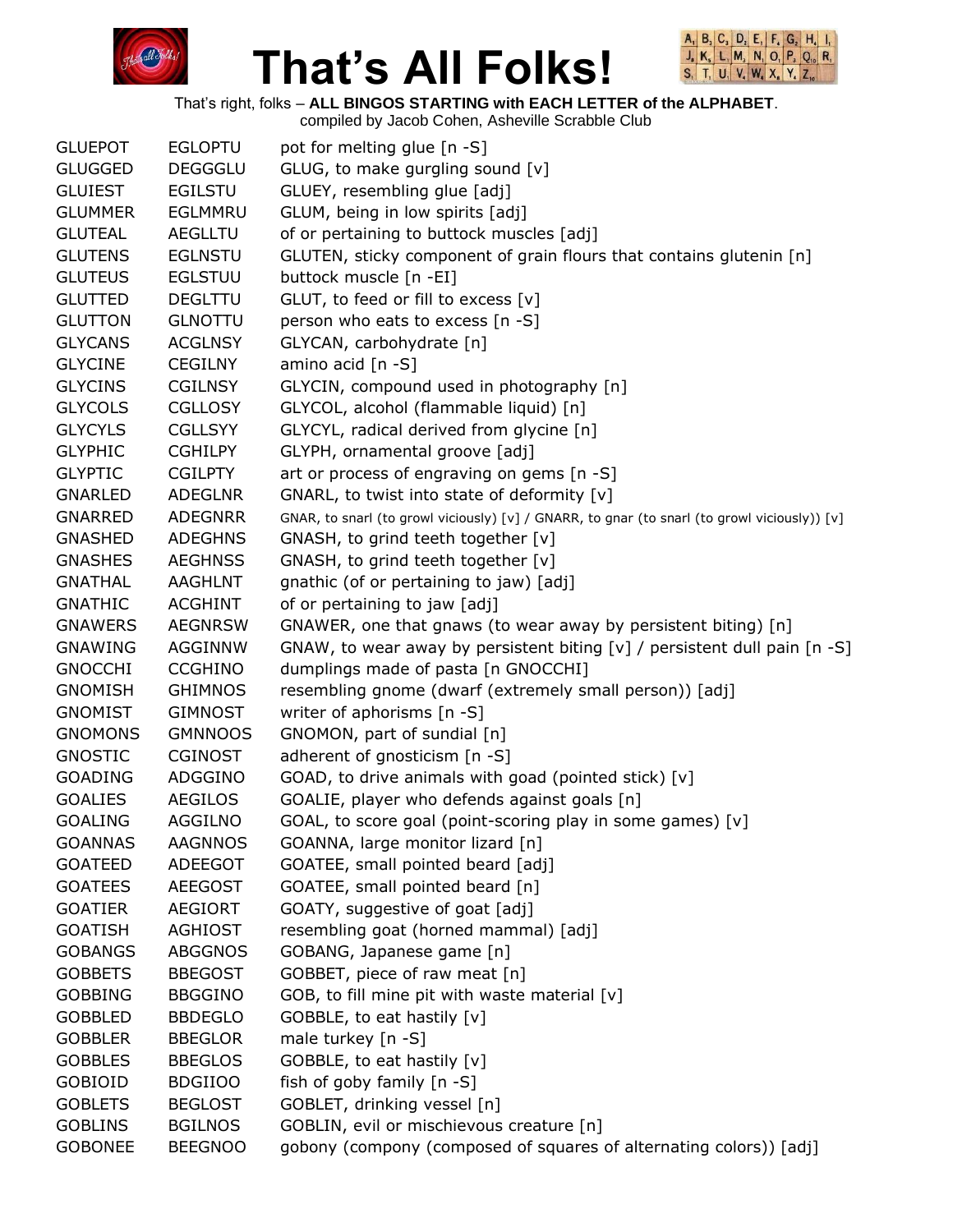



That's right, folks – **ALL BINGOS STARTING with EACH LETTER of the ALPHABET**. compiled by Jacob Cohen, Asheville Scrabble Club

|                |                | complica by sacob Conch, Ashcville Octabble Oldb                    |
|----------------|----------------|---------------------------------------------------------------------|
| <b>GODDAMN</b> | <b>ADDGMNO</b> | offensive word [v -ED, -ING, -S]                                    |
| <b>GODDAMS</b> | <b>ADDGMOS</b> | GODDAM, offensive word [v]                                          |
| <b>GODDESS</b> | <b>DDEGOSS</b> | female god [n -ES]                                                  |
| <b>GODDING</b> | <b>DDGGINO</b> | GOD, to treat as god (supernatural being) [v]                       |
| <b>GODETIA</b> | ADEGIOT        | showy annual herb [n -S]                                            |
| <b>GODHEAD</b> | <b>ADDEGHO</b> | godhood (state of being god) [n -S]                                 |
| <b>GODHOOD</b> | DDGHOOO        | state of being god [n -S]                                           |
| <b>GODLESS</b> | <b>DEGLOSS</b> | worshiping no god [adj]                                             |
| <b>GODLIER</b> | <b>DEGILOR</b> | GODLY, pious (marked by religious reverence) [adj]                  |
| <b>GODLIKE</b> | <b>DEGIKLO</b> | divine (pertaining to or characteristic of god) [adj]               |
| <b>GODLILY</b> | <b>DGILLOY</b> | GODLY, pious (marked by religious reverence) [adv]                  |
| <b>GODLING</b> | <b>DGGILNO</b> | lesser god [n -S]                                                   |
| <b>GODOWNS</b> | <b>DGNOOSW</b> | GODOWN, Asian warehouse [n]                                         |
| <b>GODROON</b> | <b>DGNOOOR</b> | gadroon [n -S]                                                      |
| <b>GODSEND</b> | <b>DDEGNOS</b> | unexpected boon [n -S]                                              |
| <b>GODSHIP</b> | <b>DGHIOPS</b> | rank of god $[n - S]$                                               |
| <b>GODSONS</b> | <b>DGNOOSS</b> | GODSON, male godchild [n]                                           |
| <b>GODWARD</b> | <b>ADDGORW</b> | toward God [adv]                                                    |
| <b>GODWITS</b> | <b>DGIOSTW</b> | GODWIT, wading bird [n]                                             |
| <b>GOFFERS</b> | <b>EFFGORS</b> | GOFFER, to press ridges or pleats into [v]                          |
| <b>GOGGLED</b> | <b>DEGGGLO</b> | GOGGLE, to use Google search engine [v]                             |
| <b>GOGGLER</b> | <b>EGGGLOR</b> | one that goggles (to use Google search engine) [n -S]               |
| <b>GOGGLES</b> | <b>EGGGLOS</b> | GOGGLE, to use Google search engine [v]                             |
| <b>GOGLETS</b> | <b>EGGLOST</b> | GOGLET, long-necked jar [n]                                         |
| <b>GOITERS</b> | <b>EGIORST</b> | GOITER, enlargement of thyroid gland [n]                            |
| <b>GOITRED</b> | <b>DEGIORT</b> | GOITRE, goiter (enlargement of thyroid gland) [adj]                 |
| <b>GOITRES</b> | <b>EGIORST</b> | GOITRE, goiter (enlargement of thyroid gland) [n]                   |
| <b>GOLDARN</b> | <b>ADGLNOR</b> | to damn (to curse (to wish evil upon)) [v -ED, -ING, -S]            |
| <b>GOLDBUG</b> | <b>BDGGLOU</b> | gold beetle [n -S]                                                  |
| <b>GOLDEST</b> | <b>DEGLOST</b> | GOLD, golden (of color of gold) [adj]                               |
| <b>GOLDEYE</b> | <b>DEEGLOY</b> | freshwater fish [n -S]                                              |
| <b>GOLDURN</b> | <b>DGLNORU</b> | goldarn [n -S]                                                      |
| <b>GOLFERS</b> | <b>EFGLORS</b> | GOLFER, one that golfs (to play golf (type of ball game)) [n]       |
| <b>GOLFING</b> | <b>FGGILNO</b> | game of golf [n -S] / GOLF, to play golf (type of ball game) [v]    |
| <b>GOLIARD</b> | <b>ADGILOR</b> | wandering student [n -S]                                            |
| <b>GOLIATH</b> | <b>AGHILOT</b> | person considered to be giant [n -S]                                |
| <b>GOLOSHE</b> | <b>EGHLOOS</b> | galosh (overshoe (protective outer shoe)) [n -S]                    |
| <b>GOMBEEN</b> | <b>BEEGMNO</b> | usury (lending of money at exorbitant interest rate) [n -S]         |
| <b>GOMERAL</b> | <b>AEGLMOR</b> | fool $[n - S]$                                                      |
| <b>GOMEREL</b> | <b>EEGLMOR</b> | gomeral (fool) [n -S]                                               |
| <b>GOMERIL</b> | <b>EGILMOR</b> | gomeral (fool) [n -S]                                               |
| <b>GOMUTIS</b> | <b>GIMOSTU</b> | GOMUTI, palm tree [n]                                               |
| <b>GONADAL</b> | AADGLNO        | GONAD, sex gland [adj]                                              |
| GONADIC        | <b>ACDGINO</b> | GONAD, sex gland [adj]                                              |
| <b>GONCHES</b> | <b>CEGHNOS</b> | GONCH, gaunch (underpants) [n]                                      |
| <b>GONDOLA</b> | <b>ADGLNOO</b> | long, narrow boat [n -S]                                            |
| <b>GONGING</b> | <b>GGGINNO</b> | GONG, to make sound of gong (disk-shaped percussion instrument) [v] |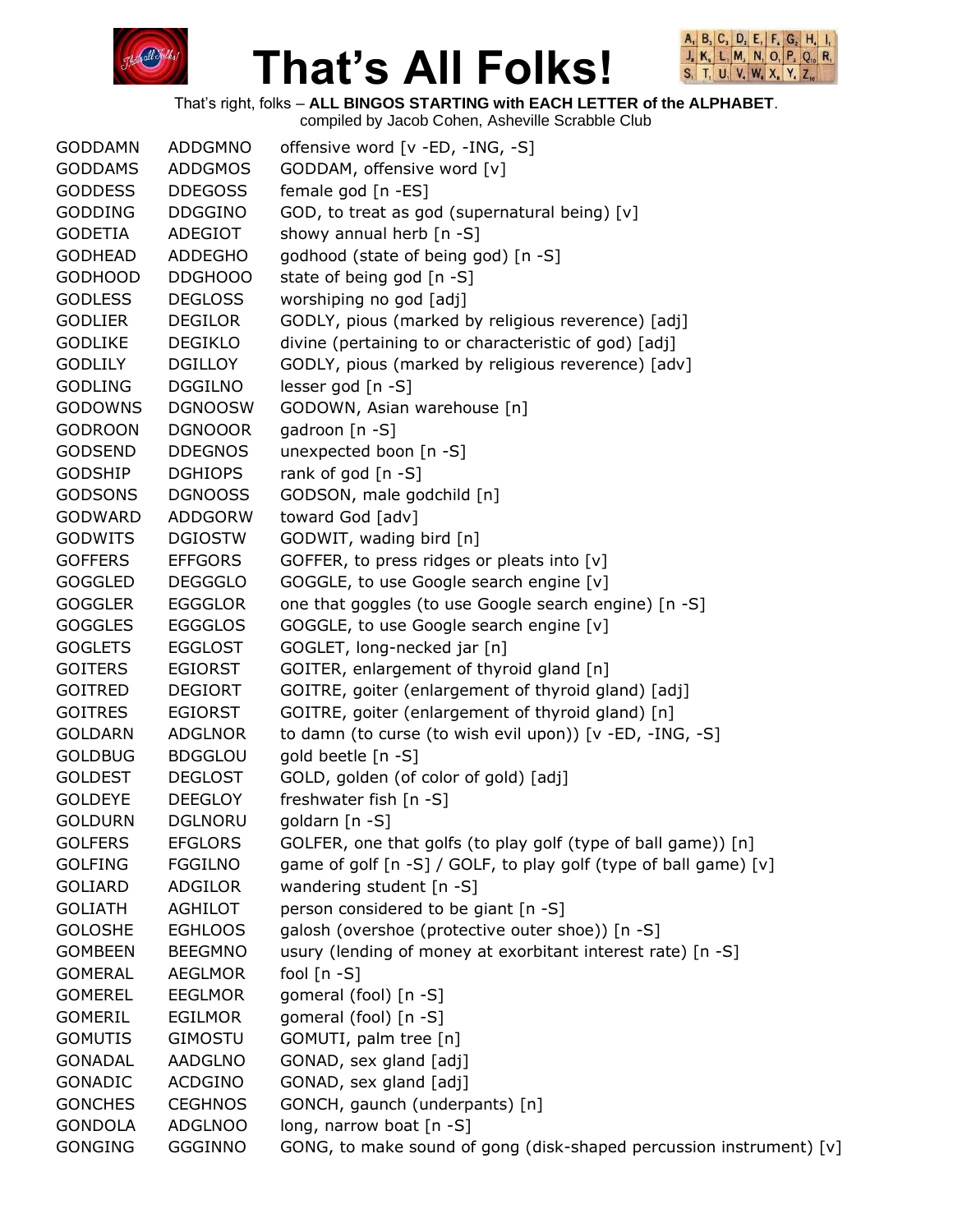



That's right, folks – **ALL BINGOS STARTING with EACH LETTER of the ALPHABET**.

|                |                | compiled by Jacob Cohen, Asheville Scrabble Club                                               |
|----------------|----------------|------------------------------------------------------------------------------------------------|
| <b>GONIDIA</b> | ADGIINO        | GONIDIUM, asexual reproductive cell [n]                                                        |
| GONIDIC        | CDGIINO        | GONIDIUM, asexual reproductive cell [adj]                                                      |
| <b>GONIFFS</b> | <b>FFGINOS</b> | GONIFF, ganef (thief (one that steals (steal))) [n]                                            |
| <b>GONOPHS</b> | <b>GHNOOPS</b> | GONOPH, ganef (thief (one that steals (steal))) [n]                                            |
| <b>GOOBERS</b> | <b>BEGOORS</b> | GOOBER, peanut (nutlike seed or pod of annual vine) [n]                                        |
| <b>GOODBYE</b> | <b>BDEGOOY</b> | concluding remark or gesture at parting [n -S]                                                 |
| <b>GOODBYS</b> | <b>BDGOOSY</b> | GOODBY, goodbye (concluding remark or gesture at parting) [n]                                  |
| <b>GOODIES</b> | <b>DEGIOOS</b> | GOODIE, goody (desirable food) [n] / GOODY, desirable food [n]                                 |
| <b>GOODISH</b> | <b>DGHIOOS</b> | somewhat good [adj]                                                                            |
| <b>GOODMAN</b> | <b>ADGMNOO</b> | master of household [n -MEN]                                                                   |
| <b>GOODMEN</b> | <b>DEGMNOO</b> | GOODMAN, master of household [n]                                                               |
| <b>GOOFIER</b> | <b>EFGIOOR</b> | GOOFY, silly (showing lack of good sense) [adj]                                                |
| <b>GOOFILY</b> | <b>FGILOOY</b> | GOOFY, silly (showing lack of good sense) [adv]                                                |
| <b>GOOFING</b> | <b>FGGINOO</b> | GOOF, to blunder (to make mistake) [v]                                                         |
| <b>GOOGLED</b> | <b>DEGGLOO</b> | GOOGLE, to use Internet search engine [v]                                                      |
| <b>GOOGLES</b> | <b>EGGLOOS</b> | GOOGLE, to use Internet search engine [v]                                                      |
| <b>GOOGOLS</b> | GGLOOOS        | GOOGOL, enormous number [n]                                                                    |
| <b>GOOIEST</b> | <b>EGIOOST</b> | GOOEY, sticky or viscid [adj]                                                                  |
| <b>GOOLIES</b> | <b>EGILOOS</b> | GOOLIE, offensive word [n] / GOOLY, offensive word [n]                                         |
| <b>GOOMBAH</b> | <b>ABGHMOO</b> | older man who is friend [n -S]                                                                 |
| <b>GOOMBAY</b> | <b>ABGMOOY</b> | calypso music of Bahamas [n -S]                                                                |
| <b>GOONDAS</b> | <b>ADGNOOS</b> | GOONDA, hired thug [n]                                                                         |
| <b>GOONERY</b> | <b>EGNOORY</b> | thuggish behavior [n -RIES]                                                                    |
| <b>GOONEYS</b> | <b>EGNOOSY</b> | GOONEY, albatross (large seabird) [n]                                                          |
| <b>GOONIER</b> | <b>EGINOOR</b> | GOONY, stupid (mentally slow) [adj]                                                            |
| <b>GOONIES</b> | <b>EGINOOS</b> |                                                                                                |
| <b>GOOPIER</b> | <b>EGIOOPR</b> | GOONIE, gooney (albatross (large seabird)) [n] / GOONY, gooney (albatross (large seabird)) [n] |
| <b>GOORALS</b> |                | GOOPY, sticky, gooey [adj]                                                                     |
|                | <b>AGLOORS</b> | GOORAL, goral (goat antelope) [n]                                                              |
| <b>GOOSIER</b> | <b>EGIOORS</b> | GOOSEY, goosy (resembling goose (swimming bird)) [adj] / GOOSY [adj]                           |
| <b>GOOSING</b> | <b>GGINOOS</b> | GOOSE, to poke between buttocks [v]                                                            |
| <b>GOPHERS</b> | <b>EGHOPRS</b> | GOPHER, burrowing rodent [n]                                                                   |
| <b>GORCOCK</b> | <b>CCGKOOR</b> | male red grouse [n -S]                                                                         |
| <b>GORDITA</b> | ADGIORT        | stuffed and fried pocket of cornmeal dough [n -S]                                              |
| <b>GORGERS</b> | <b>EGGORRS</b> | GORGER, one that gorges (to stuff with food) [n]                                               |
| <b>GORGETS</b> | <b>EGGORST</b> | GORGET, piece of armor for throat [n]                                                          |
| <b>GORGING</b> | <b>GGGINOR</b> | GORGE, to stuff with food [v]                                                                  |
| <b>GORGONS</b> | <b>GGNOORS</b> | GORGON, ugly woman [n]                                                                         |
| <b>GORHENS</b> | <b>EGHNORS</b> | GORHEN, female red grouse [n]                                                                  |
| <b>GORIEST</b> | <b>EGIORST</b> | GORY, bloody (stained with blood) [adj]                                                        |
| <b>GORILLA</b> | AGILLOR        | large ape [n -S]                                                                               |
| <b>GORMAND</b> | <b>ADGMNOR</b> | gourmand (one who loves to eat) [n -S]                                                         |
| <b>GORMING</b> | <b>GGIMNOR</b> | GORM, to gaum (to smear (to spread with sticky, greasy, or dirty substance)) [v]               |
| <b>GORSIER</b> | <b>EGIORRS</b> | GORSY, abounding in gorse [adj]                                                                |
| <b>GOSHAWK</b> | <b>AGHKOSW</b> | large hawk $[n -S]$                                                                            |
| <b>GOSLING</b> | <b>GGILNOS</b> | young goose [n -S]                                                                             |
| <b>GOSPELS</b> | <b>EGLOPSS</b> | GOSPEL, message concerning Christ, kingdom of God, and salvation [n]                           |
| <b>GOSPORT</b> | <b>GOOPRST</b> | communication device in airplane [n -S]                                                        |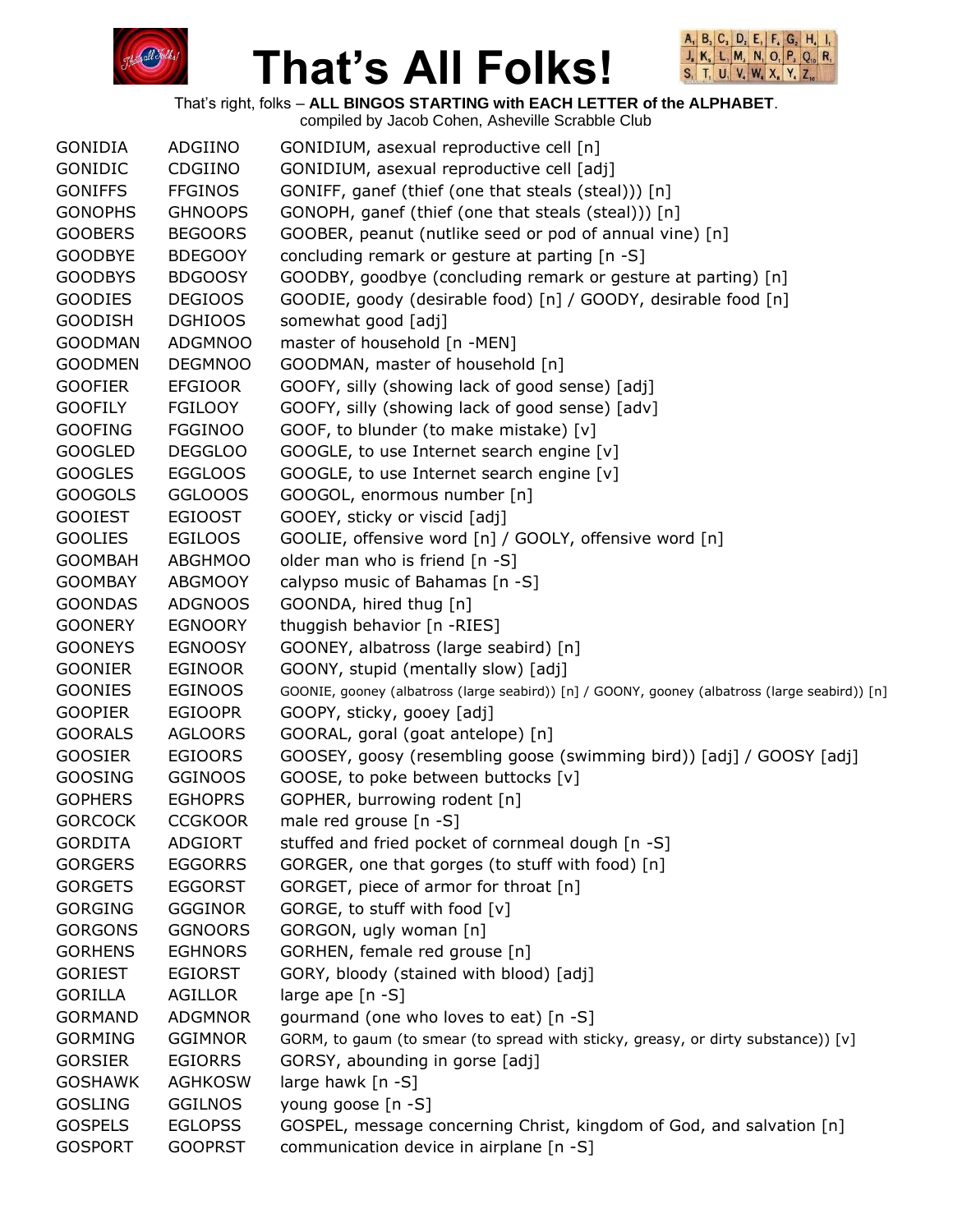



That's right, folks – **ALL BINGOS STARTING with EACH LETTER of the ALPHABET**.

| <b>GOSSANS</b> | <b>AGNOSSS</b> | GOSSAN, type of decomposed rock [n]                                 |
|----------------|----------------|---------------------------------------------------------------------|
| <b>GOSSIPS</b> | <b>GIOPSSS</b> | GOSSIP, to talk idly about affairs of others [v]                    |
| <b>GOSSIPY</b> | <b>GIOPSSY</b> | inclined to gossip [adj -PIER, -PIEST]                              |
| <b>GOSSOON</b> | GNOOOSS        | boy (male child) [n -S]                                             |
| <b>GOTCHAS</b> | <b>ACGHOST</b> | GOTCHA, instance of catching person out in deceit or wrongdoing [n] |
| <b>GOTCHES</b> | <b>CEGHOST</b> | GOTCH, underpants [n]                                               |
| <b>GOTHICS</b> | <b>CGHIOST</b> | GOTHIC, style of printing [n]                                       |
| <b>GOTHITE</b> | <b>EGHIOTT</b> | goethite (ore of iron) [n -S]                                       |
| <b>GOUACHE</b> | ACEGHOU        | method of painting [n -S]                                           |
| <b>GOUGERS</b> | <b>EGGORSU</b> | GOUGER, one that gouges (to cut or scoop out) [n]                   |
| <b>GOUGING</b> | GGGINOU        | GOUGE, to cut or scoop out [v]                                      |
| <b>GOULASH</b> | <b>AGHLOSU</b> | beef stew [n -ES]                                                   |
| <b>GOURAMI</b> | AGIMORU        | food fish [n -ES, -S]                                               |
| <b>GOURDES</b> | <b>DEGORSU</b> | GOURDE, monetary unit of Haiti [n]                                  |
| <b>GOURMET</b> | <b>EGMORTU</b> | connoisseur of fine food and drink [n -S]                           |
| <b>GOUTIER</b> | EGIORTU        | GOUTY, affected with gout [adj]                                     |
| <b>GOUTILY</b> | <b>GILOTUY</b> | GOUTY, affected with gout [adv]                                     |
| <b>GOVERNS</b> | <b>EGNORSV</b> | GOVERN, to rule or direct [v]                                       |
| <b>GOWANED</b> | <b>ADEGNOW</b> | GOWAN, daisy (flowering plant) [adj]                                |
| <b>GOWNING</b> | <b>GGINNOW</b> | GOWN, to dress in gown (long, loose outer garment) [v]              |
| <b>GRABBED</b> | <b>ABBDEGR</b> | GRAB, to grasp suddenly [v]                                         |
| <b>GRABBER</b> | ABBEGRR        | one that grabs (to grasp suddenly) [n -S]                           |
| <b>GRABBLE</b> | ABBEGLR        | to grope (to feel about with hands) [v -D, -LING, -S]               |
| <b>GRABENS</b> | <b>ABEGNRS</b> | GRABEN, depression of earth's crust [n]                             |
| <b>GRACILE</b> | <b>ACEGILR</b> | gracefully slender [adj]                                            |
| <b>GRACING</b> | <b>ACGGINR</b> | GRACE, to give beauty to [v]                                        |
| <b>GRACKLE</b> | <b>ACEGKLR</b> | blackbird [n -S]                                                    |
| <b>GRADATE</b> | AADEGRT        | to change by degrees [v -D, -TING, -S]                              |
| <b>GRADERS</b> | <b>ADEGRRS</b> | GRADER, one that grades (to arrange in steps or degrees) [n]        |
| <b>GRADINE</b> | ADEGINR        | one of series of steps [n -S]                                       |
| <b>GRADING</b> | ADGGINR        | GRADE, to arrange in steps or degrees [v]                           |
| <b>GRADINS</b> | <b>ADGINRS</b> | GRADIN, gradine (one of series of steps) [n]                        |
| <b>GRADUAL</b> | AADGLRU        | hymn sung in alternate parts [n -S]                                 |
| <b>GRAFTED</b> | <b>ADEFGRT</b> | GRAFT, to unite with growing plant by insertion [v]                 |
| <b>GRAFTER</b> | <b>AEFGRRT</b> | one that grafts (to unite with growing plant by insertion) [n -S]   |
| <b>GRAHAMS</b> | <b>AAGHMRS</b> | GRAHAM, whole-wheat flour [n]                                       |
| <b>GRAINED</b> | <b>ADEGINR</b> | GRAIN, to form into small particles [v]                             |
| <b>GRAINER</b> | <b>AEGINRR</b> | one that grains (to form into small particles) [n -S]               |
| <b>GRAMARY</b> | <b>AAGMRRY</b> | gramarye (occult learning; magic) [n -RIES]                         |
| <b>GRAMMAR</b> | <b>AAGMMRR</b> | study of formal features of language [n -S]                         |
| <b>GRAMMAS</b> | <b>AAGMMRS</b> | GRAMMA, grama (pasture grass) [n]                                   |
| <b>GRAMMES</b> | <b>AEGMMRS</b> | GRAMME, gram (unit of mass and weight) [n]                          |
| <b>GRAMPAS</b> | <b>AAGMPRS</b> | GRAMPA, grandfather [n]                                             |
| <b>GRAMPUS</b> | <b>AGMPRSU</b> | marine mammal [n -ES]                                               |
| <b>GRANARY</b> | <b>AAGNRRY</b> | storehouse for grain [n -RIES]                                      |
| <b>GRANDAD</b> | <b>AADDGNR</b> | granddad (grandfather) [n -S]                                       |
| <b>GRANDAM</b> | <b>AADGMNR</b> | grandmother [n -S]                                                  |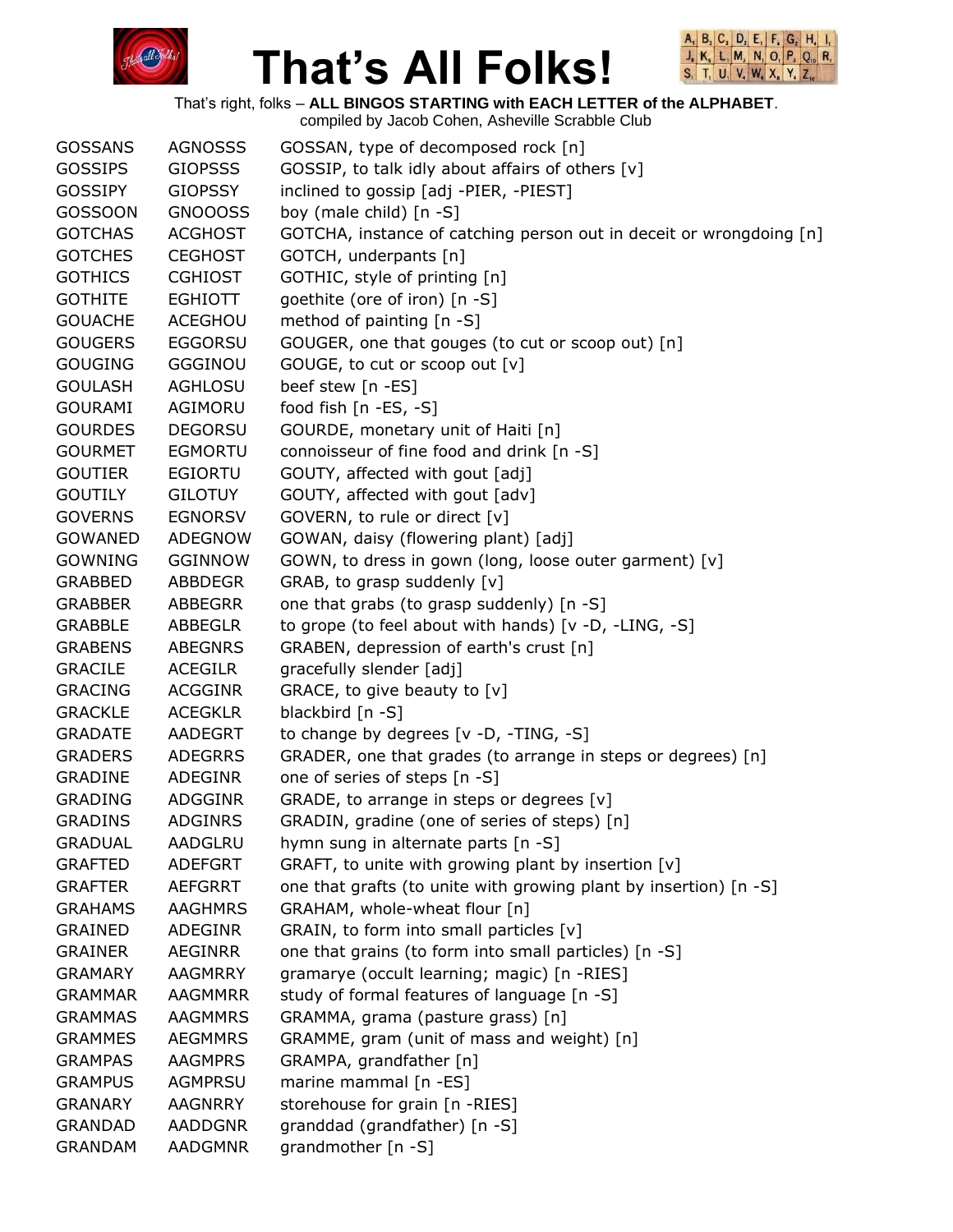



That's right, folks – **ALL BINGOS STARTING with EACH LETTER of the ALPHABET**. compiled by Jacob Cohen, Asheville Scrabble Club

|                |                | complied by Jacob Conen, Asheville Octabble Club                                                        |
|----------------|----------------|---------------------------------------------------------------------------------------------------------|
| <b>GRANDEE</b> | <b>ADEEGNR</b> | man of high social position $[n - S]$                                                                   |
| <b>GRANDER</b> | <b>ADEGNRR</b> | GRAND, large and impressive [adj]                                                                       |
| <b>GRANDLY</b> | <b>ADGLNRY</b> | in grand (large and impressive) manner [adv]                                                            |
| <b>GRANDMA</b> | <b>AADGMNR</b> | grandmother $[n - S]$                                                                                   |
| <b>GRANDPA</b> | <b>AADGNPR</b> | grandfather [n -S]                                                                                      |
| <b>GRANGER</b> | <b>AEGGNRR</b> | farmer (one that farms (to manage and cultivate as farm (tract of land devoted to agriculture))) [n -S] |
| <b>GRANGES</b> | <b>AEGGNRS</b> | GRANGE, farm [n]                                                                                        |
| <b>GRANITA</b> | AAGINRT        | iced dessert [n -S]                                                                                     |
| <b>GRANITE</b> | <b>AEGINRT</b> | type of rock [n -S]                                                                                     |
| <b>GRANNIE</b> | <b>AEGINNR</b> | granny (grandmother) [n -S]                                                                             |
| <b>GRANOLA</b> | <b>AAGLNOR</b> | breakfast cereal [n -S]                                                                                 |
| <b>GRANTED</b> | <b>ADEGNRT</b> | GRANT, to bestow upon [v]                                                                               |
| <b>GRANTEE</b> | <b>AEEGNRT</b> | one to whom something is granted $[n - S]$                                                              |
| <b>GRANTER</b> | <b>AEGNRRT</b> | one that grants (to bestow upon) [n -S]                                                                 |
| <b>GRANTOR</b> | <b>AGNORRT</b> | granter (one that grants (to bestow upon)) [n -S]                                                       |
| <b>GRANULE</b> | AEGLNRU        | small particle [n -S]                                                                                   |
| <b>GRAPERY</b> | <b>AEGPRRY</b> | vinery (place in which grapevines are grown) [n -RIES]                                                  |
| <b>GRAPHED</b> | <b>ADEGHPR</b> | GRAPH, to represent by means of diagram [v]                                                             |
| <b>GRAPHIC</b> | <b>ACGHIPR</b> | product of art of representation [n -S]                                                                 |
| <b>GRAPIER</b> | <b>AEGIPRR</b> | GRAPY, resembling grapes (edible berry) [adj] / GRAPEY [adj]                                            |
| <b>GRAPLES</b> | <b>AEGLPRS</b> | GRAPLE, small anchor [n]                                                                                |
| <b>GRAPLIN</b> | <b>AGILNPR</b> | grapnel (type of anchor) [n -S]                                                                         |
| <b>GRAPNEL</b> | <b>AEGLNPR</b> | type of anchor $[n - S]$                                                                                |
| <b>GRAPPAS</b> | <b>AAGPPRS</b> | GRAPPA, Italian brandy [n]                                                                              |
| <b>GRAPPLE</b> | <b>AEGLPPR</b> | to struggle or contend [v -D, -LING, -S]                                                                |
| <b>GRASPED</b> | <b>ADEGPRS</b> | GRASP, to seize firmly with hand [v]                                                                    |
| <b>GRASPER</b> | <b>AEGPRRS</b> | one that grasps (to seize firmly with hand) [n -S]                                                      |
| <b>GRASSED</b> | <b>ADEGRSS</b> | GRASS, to cover with grass (herbaceous plants) [v]                                                      |
| <b>GRASSES</b> | <b>AEGRSSS</b> | GRASS, to cover with grass (herbaceous plants) [v]                                                      |
| <b>GRATERS</b> | <b>AEGRRST</b> | GRATER, one that grates (to reduce to shreds by rubbing) [n]                                            |
| <b>GRATIFY</b> | <b>AFGIRTY</b> | to satisfy (to provide fully with what is desired, expected, or needed) [v -FIED, -ING, -FIES]          |
| <b>GRATINE</b> | AEGINRT        | covered with crust [adj]                                                                                |
| <b>GRATING</b> | <b>AGGINRT</b> | GRATE, to reduce to shreds by rubbing [v] / network of bars covering opening [n -S]                     |
| <b>GRATINS</b> | AGINRST        | GRATIN, type of food crust [n]                                                                          |
| <b>GRAUPEL</b> | AEGLPRU        | granular snow pellets [n -S]                                                                            |
| <b>GRAVELS</b> | <b>AEGLRSV</b> | GRAVEL, to pave with gravel (mixture of rock fragments) [v]                                             |
| <b>GRAVELY</b> | <b>AEGLRVY</b> | in grave (extremely serious) manner [adv]                                                               |
| <b>GRAVERS</b> | <b>AEGRRSV</b> | GRAVER, engraver (one that engraves (to form by incision)) [n]                                          |
| <b>GRAVEST</b> | <b>AEGRSTV</b> | GRAVE, extremely serious [adj]                                                                          |
| <b>GRAVIDA</b> | AADGIRV        | pregnant woman [n -E, -S]                                                                               |
| <b>GRAVIES</b> | AEGIRSV        | GRAVY, sauce of fat and juices from cooked meat [n]                                                     |
| <b>GRAVING</b> | <b>AGGINRV</b> | GRAVE, to engrave (to form by incision) [v]                                                             |
| <b>GRAVITY</b> | <b>AGIRTVY</b> | force of attraction toward earth's center [n -TIES]                                                     |
| <b>GRAVLAX</b> | AAGLRVX        | cured salmon [n GRAVLAX, -ES]                                                                           |
| <b>GRAVURE</b> | <b>AEGRRUV</b> | printing process [n -S]                                                                                 |
| <b>GRAWLIX</b> | <b>AGILRWX</b> | euphemistic symbolic typography [n -ES]                                                                 |
| <b>GRAYEST</b> | <b>AEGRSTY</b> | GRAY, of color between white and black [adj]                                                            |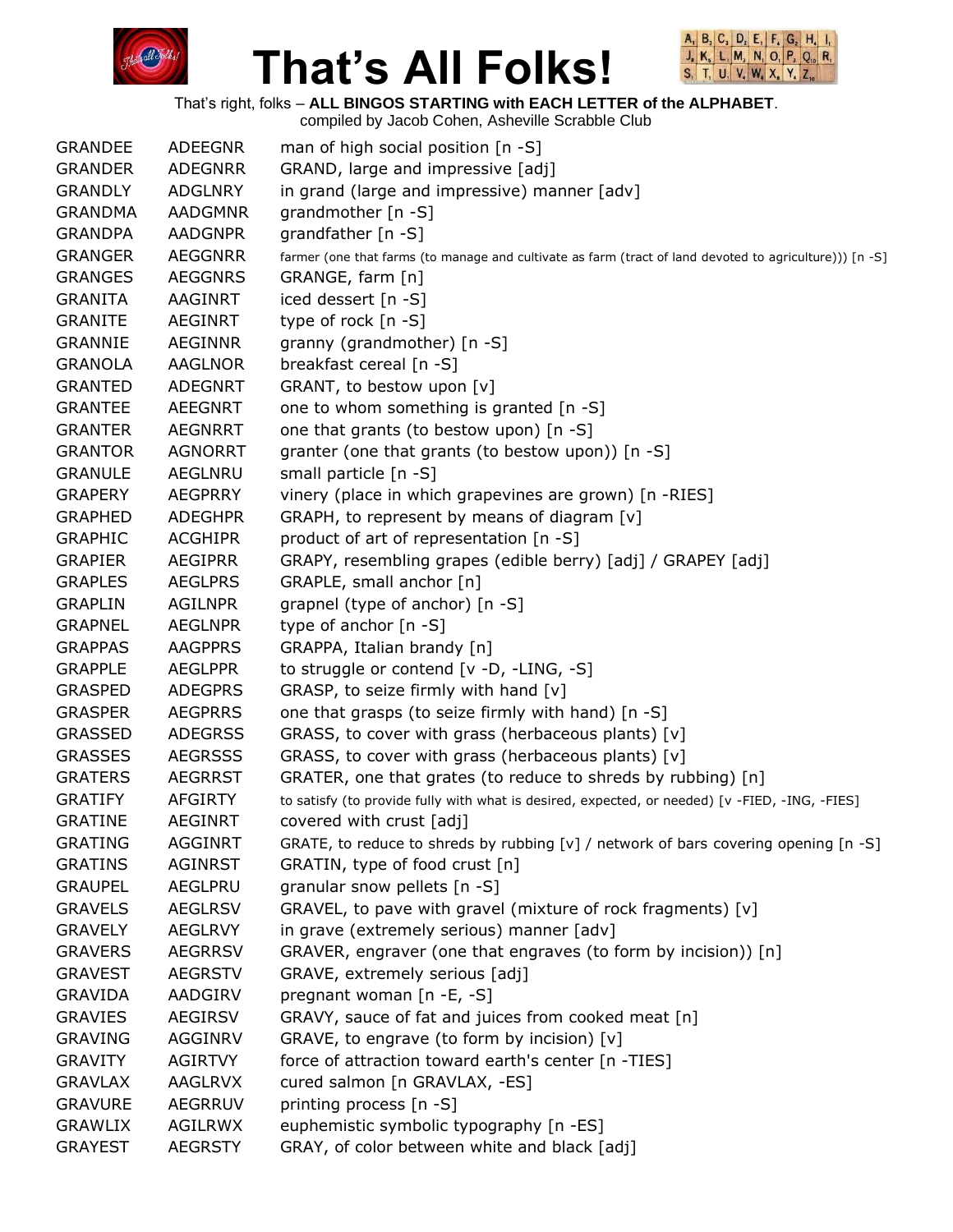



That's right, folks – **ALL BINGOS STARTING with EACH LETTER of the ALPHABET**.

| <b>GRAYING</b> | <b>AGGINRY</b> | GRAY, to make gray [v]                                                          |
|----------------|----------------|---------------------------------------------------------------------------------|
| <b>GRAYISH</b> | <b>AGHIRSY</b> | somewhat gray [adj]                                                             |
| <b>GRAYLAG</b> | <b>AAGGLRY</b> | wild goose [n -S]                                                               |
| <b>GRAYOUT</b> | <b>AGORTUY</b> | temporary blurring of vision [n -S]                                             |
| <b>GRAZERS</b> | <b>AEGRRSZ</b> | GRAZER, one that grazes (to feed on growing grass) [n]                          |
| <b>GRAZIER</b> | AEGIRRZ        | one that grazes cattle [n -S]                                                   |
| GRAZING        | AGGINRZ        | GRAZE, to feed on growing grass [v] / land used for feeding of animals $[n -S]$ |
| <b>GREASED</b> | <b>ADEEGRS</b> | GREASE, to smear with grease (lubricating substance) [v]                        |
| <b>GREASER</b> | <b>AEEGRRS</b> | one that greases (to smear with grease (lubricating substance)) [n -S]          |
| <b>GREASES</b> | <b>AEEGRSS</b> | GREASE, to smear with grease (lubricating substance) [v]                        |
| <b>GREATEN</b> | <b>AEEGNRT</b> | to make greater [v -ED, -ING, -S]                                               |
| <b>GREATER</b> | AEEGRRT        | GREAT, large (of considerable size or quantity) [adj]                           |
| <b>GREATLY</b> | <b>AEGLRTY</b> | in great (large (of considerable size or quantity)) manner [adv]                |
| <b>GREAVED</b> | ADEEGRV        | GREAVE, piece of armor for leg [adj]                                            |
| <b>GREAVES</b> | <b>AEEGRSV</b> | GREAVE, piece of armor for leg [n]                                              |
| <b>GRECIZE</b> | <b>CEEGIRZ</b> | to provide with Greek style [v -D, -ZING, -S]                                   |
| <b>GREEING</b> | <b>EEGGINR</b> | GREE, to agree (to have same opinion) [v]                                       |
| <b>GREENED</b> | <b>DEEEGNR</b> | GREEN, to become green [v]                                                      |
| <b>GREENER</b> | <b>EEEGNRR</b> | GREEN, of color of growing foliage [adj]                                        |
| <b>GREENIE</b> | <b>EEEGINR</b> | amphetamine pill [n -S]                                                         |
| <b>GREENLY</b> | <b>EEGLNRY</b> | in green (of color of growing foliage) manner [adv]                             |
| <b>GREENTH</b> | <b>EEGHNRT</b> | verdure (green vegetation) [n -S]                                               |
| <b>GREETED</b> | <b>DEEEGRT</b> | GREET, to address in friendly and courteous way [v]                             |
| <b>GREETER</b> | <b>EEEGRRT</b> | one that greets (to address in friendly and courteous way) [n -S]               |
| <b>GREIGES</b> | <b>EEGGIRS</b> | GREIGE, fabric in gray state [n]                                                |
| <b>GREISEN</b> | <b>EEGINRS</b> | type of rock [n -S]                                                             |
| <b>GREMIAL</b> | <b>AEGILMR</b> | lap cloth used by bishop during service [n -S]                                  |
| <b>GREMLIN</b> | <b>EGILMNR</b> | mischievous creature [n -S]                                                     |
| <b>GREMMIE</b> | <b>EEGIMMR</b> | inexperienced surfer [n -S]                                                     |
| <b>GRENADE</b> | <b>ADEEGNR</b> | explosive device [n -S]                                                         |
| <b>GREYEST</b> | <b>EEGRSTY</b> | GREY, gray (of color between white and black) [adj]                             |
| <b>GREYHEN</b> | <b>EEGHNRY</b> | female black grouse [n -S]                                                      |
| <b>GREYING</b> | <b>EGGINRY</b> | GREY, to gray (to make gray) [v]                                                |
| <b>GREYISH</b> | <b>EGHIRSY</b> | grayish (somewhat gray) [adj]                                                   |
| <b>GREYLAG</b> | <b>AEGGLRY</b> | graylag (wild goose) [n -S]                                                     |
| GRIBBLE        | <b>BBEGILR</b> | marine isopod [n -S]                                                            |
| <b>GRIDDED</b> | <b>DDDEGIR</b> | GRID, to put into or set out as framework of bars or lines [v]                  |
| <b>GRIDDER</b> | <b>DDEGIRR</b> | football player [n -S]                                                          |
| <b>GRIDDLE</b> | <b>DDEGILR</b> | to cook on flat pan [v -D, -LING, -S]                                           |
| <b>GRIDING</b> | <b>DGGIINR</b> | GRIDE, to scrape harshly [v]                                                    |
| <b>GRIEVED</b> | <b>DEEGIRV</b> | GRIEVE, to feel grief [v]                                                       |
| <b>GRIEVER</b> | <b>EEGIRRV</b> | one that grieves (to feel grief) [n -S]                                         |
| <b>GRIEVES</b> | <b>EEGIRSV</b> | GRIEVE, to feel grief [v]                                                       |
| <b>GRIFFES</b> | <b>EFFGIRS</b> | GRIFFE, person of mixed ancestry [n]                                            |
| <b>GRIFFIN</b> | <b>FFGIINR</b> | mythological creature [n -S]                                                    |
| <b>GRIFFON</b> | <b>FFGINOR</b> | griffin (mythological creature) [n -S]                                          |
| <b>GRIFTED</b> | <b>DEFGIRT</b> | GRIFT, to swindle (to take money or property from by fraudulent means) [v]      |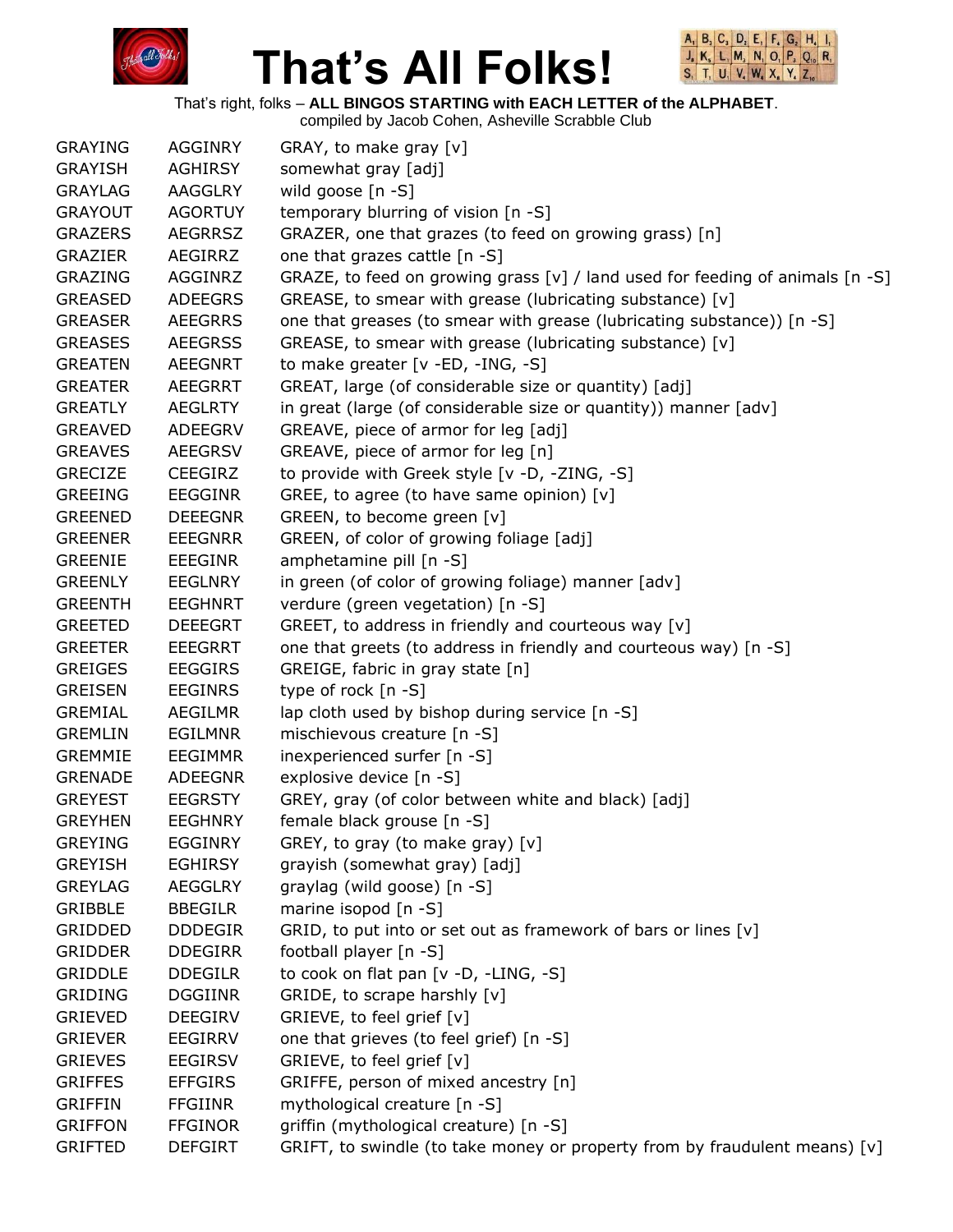



That's right, folks – **ALL BINGOS STARTING with EACH LETTER of the ALPHABET**.

| <b>GRIFTER</b> | <b>EFGIRRT</b> | swindler (one that swindles (to take money or property from by fraudulent means)) [n -S] |
|----------------|----------------|------------------------------------------------------------------------------------------|
| GRIGRIS        | <b>GGIIRRS</b> | GRIGRI, fetish or amulet [n]                                                             |
| <b>GRILLED</b> | <b>DEGILLR</b> | GRILL, to broil on gridiron [v]                                                          |
| <b>GRILLER</b> | <b>EGILLRR</b> | one that grills (to broil on gridiron) [n -S]                                            |
| <b>GRILLES</b> | <b>EGILLRS</b> | GRILLE, grating (network of bars covering opening) [n]                                   |
| <b>GRILSES</b> | <b>EGILRSS</b> | GRILSE, young salmon [n]                                                                 |
| <b>GRIMACE</b> | <b>ACEGIMR</b> | to contort facial features [v -D, -CING, -S]                                             |
| <b>GRIMIER</b> | <b>EGIIMRR</b> | GRIMY, dirty (unclean (free from dirt or stain)) [adj]                                   |
| <b>GRIMILY</b> | GIILMRY        | in grimy (dirty (unclean (not clean))) manner [adv]                                      |
| <b>GRIMING</b> | <b>GGIIMNR</b> | GRIME, to make dirty [v]                                                                 |
| <b>GRIMMER</b> | <b>EGIMMRR</b> | GRIM, stern and unrelenting [adj]                                                        |
| GRINDED        | <b>DDEGINR</b> | GRIND, to wear, smooth, or sharpen by friction [v]                                       |
| <b>GRINDER</b> | <b>DEGINRR</b> | one that grinds (to wear, smooth, or sharpen by friction) [n -S]                         |
| <b>GRINNED</b> | <b>DEGINNR</b> | GRIN, to smile broadly [v]                                                               |
| <b>GRINNER</b> | <b>EGINNRR</b> | one that grins (to smile broadly) [n -S]                                                 |
| <b>GRIPERS</b> | <b>EGIPRRS</b> | GRIPER, one that gripes (to complain peevishly) [n]                                      |
| <b>GRIPIER</b> | EGIIPRR        | GRIPY, causing sharp pains in bowels [adj] / GRIPEY [adj]                                |
| <b>GRIPING</b> | <b>GGIINPR</b> | GRIPE, to complain peevishly [v]                                                         |
| <b>GRIPMAN</b> | <b>AGIMNPR</b> | cable car operator [n -MEN]                                                              |
| <b>GRIPMEN</b> | <b>EGIMNPR</b> | GRIPMAN, cable car operator [n]                                                          |
| <b>GRIPPED</b> | <b>DEGIPPR</b> | GRIP, to grasp (to seize firmly with hand) [v]                                           |
| <b>GRIPPER</b> | <b>EGIPPRR</b> | one that grips (to grasp (to seize firmly with hand)) [n -S]                             |
| <b>GRIPPES</b> | <b>EGIPPRS</b> | GRIPPE, virus disease [n]                                                                |
| <b>GRIPPLE</b> | <b>EGILPPR</b> | greedy (marked by greed) [adj]                                                           |
| <b>GRISKIN</b> | <b>GIIKNRS</b> | lean part of loin of pork [n -S]                                                         |
| <b>GRISONS</b> | <b>GINORSS</b> | GRISON, carnivorous mammal [n]                                                           |
| <b>GRISTER</b> | <b>EGIRRST</b> | one that grinds grain [n -S]                                                             |
| <b>GRISTLE</b> | <b>EGILRST</b> | tough part of meat [n -S]                                                                |
| <b>GRISTLY</b> | <b>GILRSTY</b> | containing gristle (tough part of meat) [adj -LIER, -LIEST]                              |
| <b>GRITTED</b> | <b>DEGIRTT</b> | GRIT, to press teeth together [v]                                                        |
| <b>GRITTER</b> | <b>EGIRRTT</b> | one that grits (to press teeth together) [n -S]                                          |
| <b>GRIVETS</b> | <b>EGIRSTV</b> | GRIVET, small monkey [n]                                                                 |
| <b>GRIZZES</b> | <b>EGIRSZZ</b> | GRIZ, grizzly (large bear) [n]                                                           |
| GRIZZLE        | EGILRZZ        | to complain (to express discontent) [v -D, -LING, -S]                                    |
| <b>GRIZZLY</b> | <b>GILRYZZ</b> | large bear [n -LIES]                                                                     |
| <b>GROANED</b> | <b>ADEGNOR</b> | GROAN, to utter low, mournful sound [v]                                                  |
| <b>GROANER</b> | <b>AEGNORR</b> | one that groans (to utter low, mournful sound) [n -S]                                    |
| <b>GROCERS</b> | <b>CEGORRS</b> | GROCER, dealer in foodstuffs and household supplies [n]                                  |
| <b>GROCERY</b> | <b>CEGORRY</b> | grocer's store [n -RIES]                                                                 |
| <b>GRODIER</b> | <b>DEGIORR</b> | GRODY, sleazy (of low quality or character) [adj]                                        |
| <b>GROGRAM</b> | <b>AGGMORR</b> | coarse silk fabric [n -S]                                                                |
| <b>GROINED</b> | <b>DEGINOR</b> | GROIN, to build with intersecting arches [v]                                             |
| <b>GROKKED</b> | <b>DEGKKOR</b> | GROK, to understand intuitively [v]                                                      |
| <b>GROMMET</b> | <b>EGMMORT</b> | to fasten with reinforcing ring of metal [v -ED, -ING, -S]                               |
| <b>GROOMED</b> | <b>DEGMOOR</b> | GROOM, to clean and care for [v]                                                         |
| <b>GROOMER</b> | <b>EGMOORR</b> | one that grooms (to clean and care for) [n -S]                                           |
| <b>GROOVED</b> | <b>DEGOORV</b> | GROOVE, to form groove (long, narrow depression) [v]                                     |
|                |                |                                                                                          |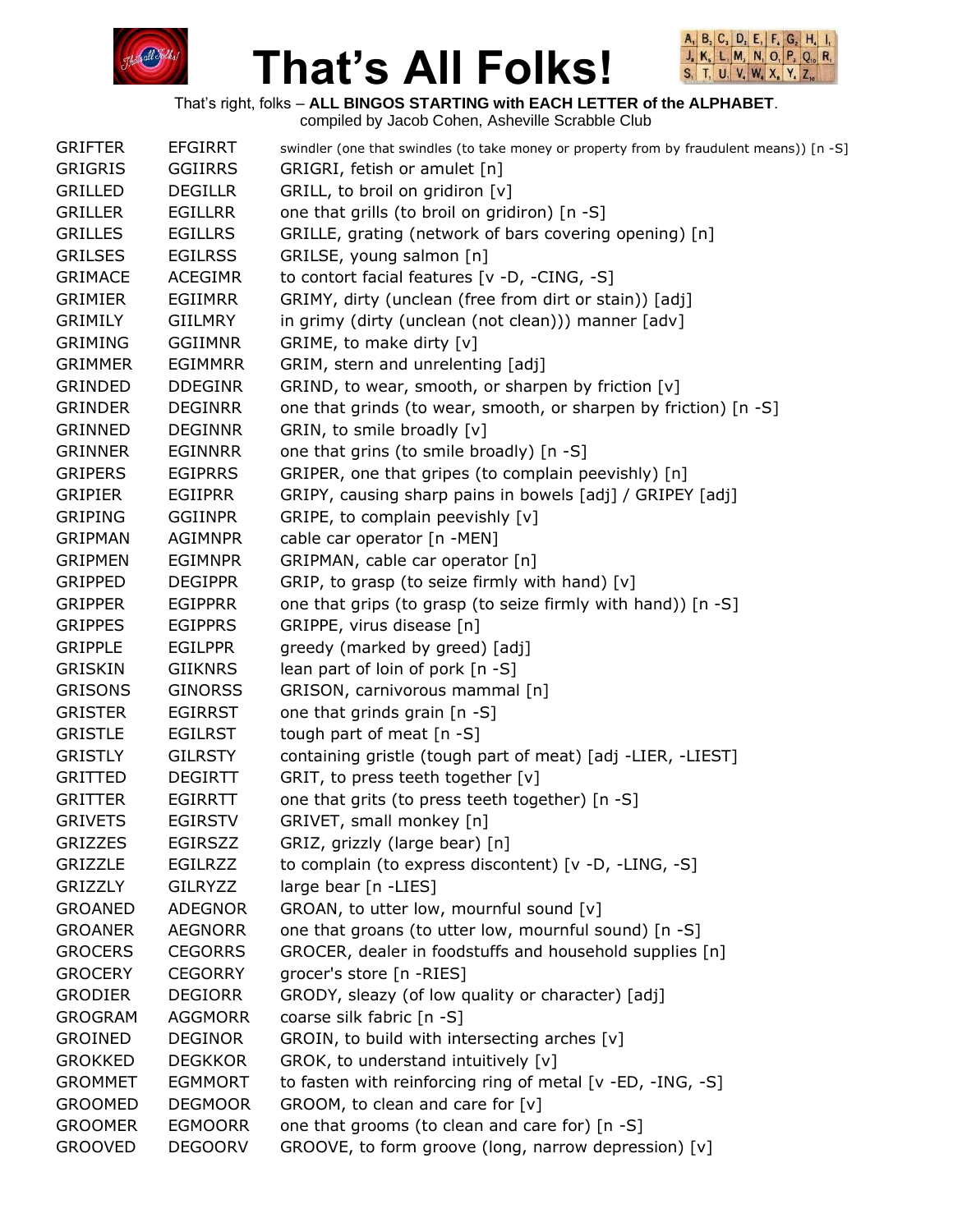



That's right, folks – **ALL BINGOS STARTING with EACH LETTER of the ALPHABET**.

| <b>GROOVER</b> | <b>EGOORRV</b> | one that grooves (to form groove (long, narrow depression)) [n -S]                               |
|----------------|----------------|--------------------------------------------------------------------------------------------------|
| <b>GROOVES</b> | <b>EGOORSV</b> | GROOVE, to form groove (long, narrow depression) [v]                                             |
| <b>GROPERS</b> | <b>EGOPRRS</b> | GROPER, one that gropes (to feel about with hands) [n]                                           |
| <b>GROPING</b> | <b>GGINOPR</b> | GROPE, to feel about with hands [v]                                                              |
| <b>GROSSED</b> | <b>DEGORSS</b> | GROSS, to earn exclusive of deductions [v]                                                       |
| <b>GROSSER</b> | <b>EGORRSS</b> | GROSS, flagrant (extremely conspicuous) [adj] / product yielding large volume of business [n -S] |
| <b>GROSSES</b> | <b>EGORSSS</b> | GROSS, to earn exclusive of deductions [v]                                                       |
| <b>GROSSLY</b> | <b>GLORSSY</b> | in gross (flagrant (extremely conspicuous)) manner [adv]                                         |
| <b>GROTTOS</b> | <b>GOORSTT</b> | GROTTO, cave [n]                                                                                 |
| <b>GROUCHY</b> | <b>CGHORUY</b> | ill-tempered [adj -HIER, -HIEST]                                                                 |
| <b>GROUNDS</b> | <b>DGNORSU</b> | GROUND, GRIND, to wear, smooth, or sharpen by friction [v]                                       |
| <b>GROUPED</b> | <b>DEGOPRU</b> | GROUP, to arrange in group (assemblage of persons or things) [v]                                 |
| <b>GROUPER</b> | <b>EGOPRRU</b> | food fish $[n -S]$                                                                               |
| <b>GROUPIE</b> | EGIOPRU        | follower of rock groups [n -S]                                                                   |
| <b>GROUSED</b> | <b>DEGORSU</b> | GROUSE, to complain (to express discontent) [v]                                                  |
| <b>GROUSER</b> | <b>EGORRSU</b> | one that grouses (to complain (to express discontent)) [n -S]                                    |
| <b>GROUSES</b> | <b>EGORSSU</b> | GROUSE, to complain (to express discontent) [v]                                                  |
| <b>GROUTED</b> | <b>DEGORTU</b> | GROUT, to fill with thin mortar [v]                                                              |
| <b>GROUTER</b> | <b>EGORRTU</b> | one that grouts (to fill with thin mortar) [n -S]                                                |
| <b>GROVELS</b> | <b>EGLORSV</b> | GROVEL, to crawl in abject manner [v]                                                            |
| <b>GROVIER</b> | <b>EGIORRV</b> | GROVY, resembling or suggestive of grove [adj]                                                   |
| <b>GROWERS</b> | <b>EGORRSW</b> | GROWER, one that grows (to cultivate) [n]                                                        |
| <b>GROWING</b> | <b>GGINORW</b> | GROW, to cultivate [v]                                                                           |
| <b>GROWLED</b> | <b>DEGLORW</b> | GROWL, to utter deep, harsh sound [v]                                                            |
| <b>GROWLER</b> | <b>EGLORRW</b> | one that growls (to utter deep, harsh sound) [n -S]                                              |
| <b>GROWNUP</b> | <b>GNOPRUW</b> | mature person [n -S]                                                                             |
| <b>GROWTHS</b> | <b>GHORSTW</b> | GROWTH, development [n]                                                                          |
| <b>GROWTHY</b> | <b>GHORTWY</b> | fast-growing [adj -HIER, -HIEST]                                                                 |
| <b>GROYNES</b> | <b>EGNORSY</b> | GROYNE, structure built to protect shore from erosion [n]                                        |
| <b>GRUBBED</b> | <b>BBDEGRU</b> | GRUB, to dig (to break up, turn over, or remove earth) [v]                                       |
| <b>GRUBBER</b> | <b>BBEGRRU</b> | one that grubs (to dig (to break up, turn over, or remove earth)) [n -S]                         |
| <b>GRUDGED</b> | <b>DDEGGRU</b> | GRUDGE, to be unwilling to give or admit [v]                                                     |
| <b>GRUDGER</b> | <b>DEGGRRU</b> | one that grudges (to be unwilling to give or admit) [n -S]                                       |
| <b>GRUDGES</b> | <b>DEGGRSU</b> | GRUDGE, to be unwilling to give or admit [v]                                                     |
| <b>GRUELED</b> | <b>DEEGLRU</b> | GRUEL, to disable by hard work [v]                                                               |
| <b>GRUELER</b> | <b>EEGLRRU</b> | one that gruels (to disable by hard work) [n -S]                                                 |
| <b>GRUFFED</b> | <b>DEFFGRU</b> | GRUFF, to utter in gruff voice [v]                                                               |
| <b>GRUFFER</b> | <b>EFFGRRU</b> | GRUFF, low and harsh in speech [adj]                                                             |
| <b>GRUFFLY</b> | <b>FFGLRUY</b> | in gruff (low and harsh in speech) manner [adv]                                                  |
| <b>GRUGRUS</b> | <b>GGRRSUU</b> | GRUGRU, palm tree [n]                                                                            |
| <b>GRUMBLE</b> | <b>BEGLMRU</b> | to mutter in discontent [v -D, -LING, -S]                                                        |
| <b>GRUMBLY</b> | <b>BGLMRUY</b> | given to grumbling [adj -LIER, -LIEST]                                                           |
| <b>GRUMMER</b> | EGMMRRU        | GRUM, morose (sullen (showing brooding ill humor or resentment)) [adj]                           |
| <b>GRUMMET</b> | <b>EGMMRTU</b> | to grommet (to fasten with reinforcing ring of metal) [v -ED, -ING, -S]                          |
| <b>GRUMOSE</b> | <b>EGMORSU</b> | grumous (consisting of clustered grains) [adj]                                                   |
| <b>GRUMOUS</b> | <b>GMORSUU</b> | consisting of clustered grains [adj]                                                             |
| <b>GRUMPED</b> | <b>DEGMPRU</b> | GRUMP, to complain (to express discontent) [v]                                                   |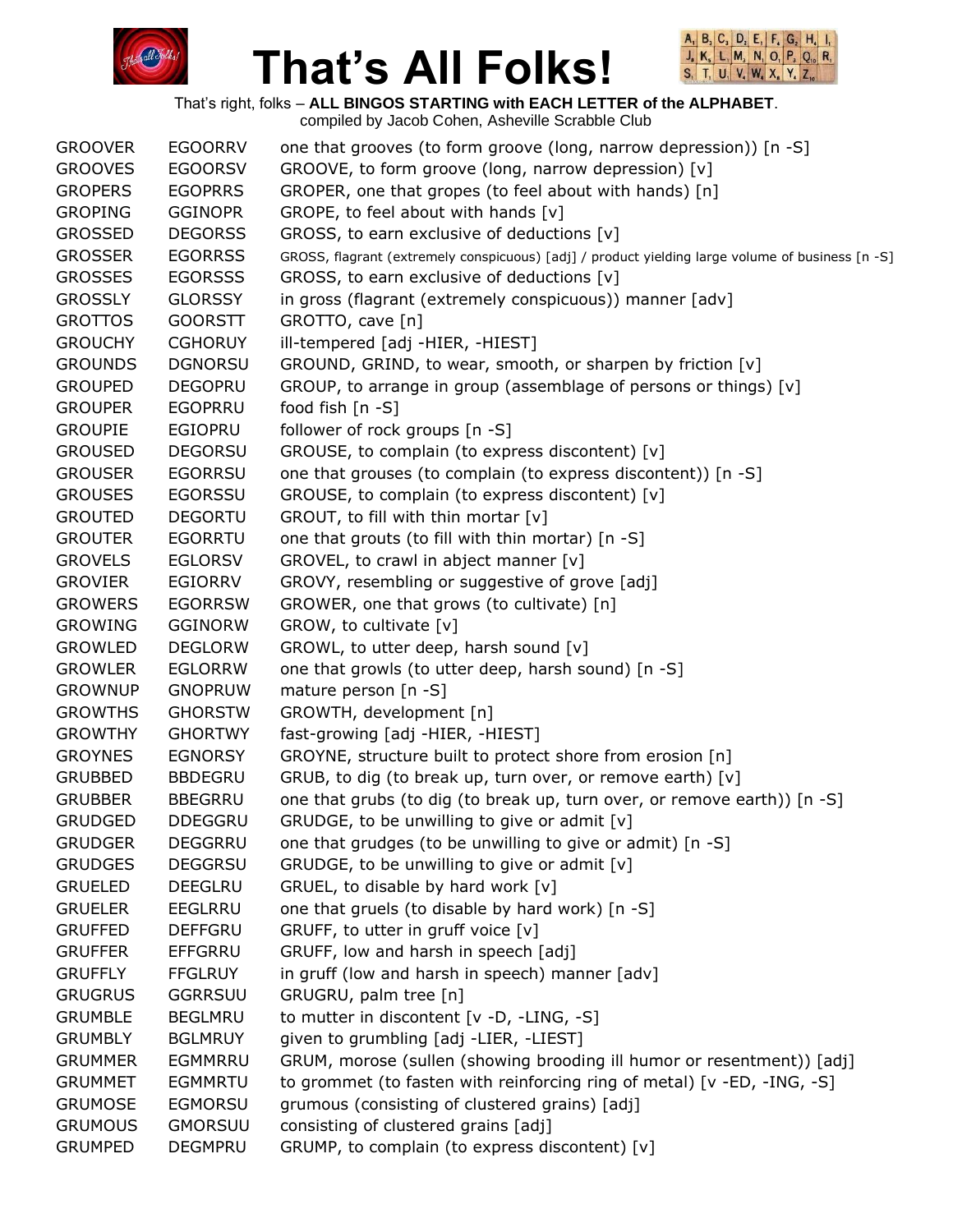



That's right, folks – **ALL BINGOS STARTING with EACH LETTER of the ALPHABET**. compiled by Jacob Cohen, Asheville Scrabble Club

|                |                | complied by Jacob Conent, Asheville Scrapple Club                          |
|----------------|----------------|----------------------------------------------------------------------------|
| <b>GRUMPHY</b> | <b>GHMPRUY</b> | grumphie (pig) [n -HIES]                                                   |
| <b>GRUNGER</b> | <b>EGGNRRU</b> | fan of style of rock music and associated fashions [n -S]                  |
| <b>GRUNGES</b> | <b>EGGNRSU</b> | GRUNGE, dirt (earth or soil) [n]                                           |
| <b>GRUNION</b> | <b>GINNORU</b> | small food fish [n -S]                                                     |
| <b>GRUNTED</b> | <b>DEGNRTU</b> | GRUNT, to utter deep, guttural sound [v]                                   |
| <b>GRUNTER</b> | <b>EGNRRTU</b> | one that grunts (to utter deep, guttural sound) [n -S]                     |
| <b>GRUNTLE</b> | <b>EGLNRTU</b> | to put in good humor [v -D, -LING, -S]                                     |
| <b>GRUSHIE</b> | <b>EGHIRSU</b> | thriving [adj]                                                             |
| <b>GRUTTEN</b> | <b>EGNRTTU</b> | GREET, to address in friendly and courteous way [v]                        |
| <b>GRUYERE</b> | <b>EEGRRUY</b> | Swiss cheese [n -S]                                                        |
| <b>GRYPHON</b> | <b>GHNOPRY</b> | griffin (mythological creature) [n -S]                                     |
| <b>GUAIACS</b> | AACGISU        | GUAIAC, guaiacum (medicinal resin) [n]                                     |
| <b>GUANACO</b> | AACGNOU        | South American mammal [n -S]                                               |
| <b>GUANASE</b> | <b>AAEGNSU</b> | enzyme (complex protein) [n -S]                                            |
| <b>GUANAYS</b> | <b>AAGNSUY</b> | GUANAY, Peruvian cormorant [n]                                             |
|                |                |                                                                            |
| <b>GUANINE</b> | AEGINNU        | chemical compound [n -S]                                                   |
| <b>GUANINS</b> | AGINNSU        | GUANIN, guanine (chemical compound) [n]                                    |
| <b>GUARANA</b> | <b>AAAGNRU</b> | South American shrub [n -S]                                                |
| <b>GUARANI</b> | AAGINRU        | monetary unit of Paraguay [n -NIES, -S]                                    |
| <b>GUARDED</b> | ADDEGRU        | GUARD, to protect (to keep from harm, attack, or injury) [v]               |
| <b>GUARDER</b> | ADEGRRU        | one that guards (to protect (to keep from harm, attack, or injury)) [n -S] |
| <b>GUAYULE</b> | <b>AEGLUUY</b> | shrub that is source of rubber [n -S]                                      |
| <b>GUBBINS</b> | <b>BBGINSU</b> | trivial object [n -ES]                                                     |
| <b>GUDGEON</b> | <b>DEGGNOU</b> | to dupe (to deceive (to mislead by falsehood)) [v -ED, -ING, -S]           |
| <b>GUENONS</b> | <b>EGNNOSU</b> | GUENON, long-tailed monkey [n]                                             |
| <b>GUERDON</b> | <b>DEGNORU</b> | to reward (to give recompense to for worthy behavior) [v -ED, -ING, -S]    |
| <b>GUESSED</b> | <b>DEEGSSU</b> | GUESS, to form opinion from little or no evidence [v]                      |
| <b>GUESSER</b> | <b>EEGRSSU</b> | one that guesses (to form opinion from little or no evidence) [n -S]       |
| <b>GUESSES</b> | <b>EEGSSSU</b> | GUESS, to form opinion from little or no evidence [v]                      |
| <b>GUESTED</b> | <b>DEEGSTU</b> | GUEST, to appear as visitor [v]                                            |
| <b>GUFFAWS</b> | <b>AFFGSUW</b> | GUFFAW, to laugh loudly [v]                                                |
| <b>GUGGLED</b> | <b>DEGGGLU</b> | GUGGLE, to gurgle (to flow with bubbling sounds) [v]                       |
| <b>GUGGLES</b> | <b>EGGGLSU</b> | GUGGLE, to gurgle (to flow with bubbling sounds) [v]                       |
| <b>GUGLETS</b> | <b>EGGLSTU</b> | GUGLET, goglet (long-necked jar) [n]                                       |
| <b>GUIDERS</b> | <b>DEGIRSU</b> | GUIDER, one that guides (to show way to) [n]                               |
| <b>GUIDING</b> | <b>DGGIINU</b> | GUIDE, to show way to [v]                                                  |
| <b>GUIDONS</b> | <b>DGINOSU</b> | GUIDON, small flag [n]                                                     |
| <b>GUILDER</b> | DEGILRU        | former monetary unit of Netherlands [n -S]                                 |
| <b>GUILING</b> | <b>GGIILNU</b> | GUILE, to beguile (to deceive (to mislead by falsehood)) [v]               |
| <b>GUILTED</b> | <b>DEGILTU</b> | GUILT, to cause (someone) to feel guilty [v]                               |
| <b>GUIMPES</b> | EGIMPSU        | GUIMPE, short blouse [n]                                                   |
| <b>GUINEAS</b> | <b>AEGINSU</b> | GUINEA, formerly used British coin [n]                                     |
| <b>GUINEPS</b> | EGINPSU        | GUINEP, genip (tropical tree) [n]                                          |
| <b>GUIPURE</b> | <b>EGIPRUU</b> | type of lace $[n - S]$                                                     |
| <b>GUISARD</b> | ADGIRSU        | masker (one that wears mask) [n -S]                                        |
| <b>GUISING</b> | <b>GGIINSU</b> | GUISE, to disguise (to alter appearance of) [v]                            |
| <b>GUITARS</b> | AGIRSTU        | GUITAR, stringed musical instrument [n]                                    |
|                |                |                                                                            |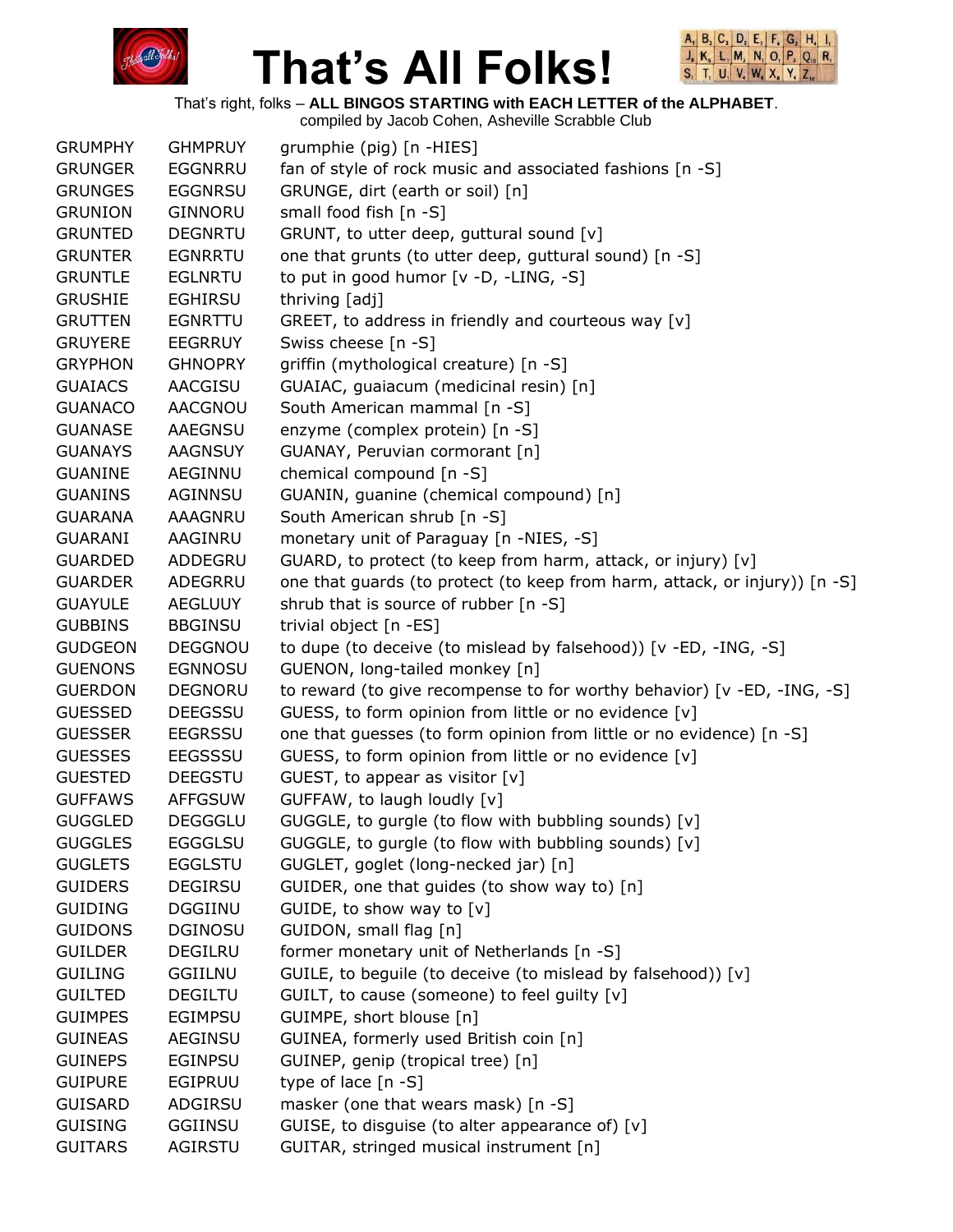



That's right, folks – **ALL BINGOS STARTING with EACH LETTER of the ALPHABET**.

|                |                | compiled by Jacob Cohen, Asheville Scrabble Club                                        |
|----------------|----------------|-----------------------------------------------------------------------------------------|
| <b>GULCHES</b> | <b>CEGHLSU</b> | GULCH, deep, narrow ravine [n]                                                          |
| <b>GULDENS</b> | <b>DEGLNSU</b> | GULDEN, guilder (former monetary unit of Netherlands) [n]                               |
| <b>GULFIER</b> | <b>EFGILRU</b> | GULFY, full of whirlpools [adj]                                                         |
| <b>GULFING</b> | <b>FGGILNU</b> | GULF, to swallow up $[v]$                                                               |
| <b>GULLERY</b> | <b>EGLLRUY</b> | place where gulls (web-footed seabirds) breed [n -RIES]                                 |
| <b>GULLETS</b> | <b>EGLLSTU</b> | GULLET, throat [n]                                                                      |
| <b>GULLEYS</b> | <b>EGLLSUY</b> | GULLEY, ravine (narrow, steep-sided valley) [n]                                         |
| <b>GULLIED</b> | <b>DEGILLU</b> | GULLY, to form ravines by action of water [v]                                           |
| <b>GULLIES</b> | <b>EGILLSU</b> | GULLY, to form ravines by action of water [v]                                           |
| <b>GULLING</b> | <b>GGILLNU</b> | GULL, to deceive (to mislead by falsehood) [v]                                          |
| <b>GULPERS</b> | <b>EGLPRSU</b> | GULPER, one that gulps (to swallow rapidly) [n]                                         |
| <b>GULPIER</b> | EGILPRU        | GULPY, marked by gulping [adj]                                                          |
| <b>GULPING</b> | GGILNPU        | GULP, to swallow rapidly [v]                                                            |
|                |                |                                                                                         |
| <b>GUMBALL</b> | ABGLLMU        | small ball of chewing gum [n -S]                                                        |
| <b>GUMBOIL</b> | <b>BGILMOU</b> | abscess in gum [n -S]                                                                   |
| <b>GUMBOOT</b> | <b>BGMOOTU</b> | rubber boot [n -S]                                                                      |
| <b>GUMDROP</b> | <b>DGMOPRU</b> | chewy candy $[n - S]$                                                                   |
| <b>GUMLESS</b> | <b>EGLMSSU</b> | having no gum [adj]                                                                     |
| <b>GUMLIKE</b> | EGIKLMU        | resembling gum [adj]                                                                    |
| <b>GUMLINE</b> | EGILMNU        | edge of gums meeting teeth [n -S]                                                       |
| <b>GUMMATA</b> | <b>AAGMMTU</b> | GUMMA, soft tumor [n]                                                                   |
| <b>GUMMERS</b> | <b>EGMMRSU</b> | GUMMER, one that gums (to smear, seal, or clog with gum (sticky, viscid substance)) [n] |
| <b>GUMMIER</b> | EGIMMRU        | GUMMY, resembling gum [adj]                                                             |
| <b>GUMMILY</b> | <b>GILMMUY</b> | in toothless manner [adv]                                                               |
| <b>GUMMING</b> | <b>GGIMMNU</b> | GUM, to smear, seal, or clog with gum (sticky, viscid substance) [v]                    |
| <b>GUMMITE</b> | EGIMMTU        | mixture of various minerals [n -S]                                                      |
| <b>GUMMOSE</b> | <b>EGMMOSU</b> | gummy (resembling gum) [adj]                                                            |
| <b>GUMMOUS</b> | <b>GMMOSUU</b> | gummy (resembling gum) [adj]                                                            |
| <b>GUMSHOE</b> | <b>EGHMOSU</b> | to investigate stealthily [v -D, -ING, -S]                                              |
| <b>GUMTREE</b> | EEGMRTU        | tree that yields gum [n -S]                                                             |
| <b>GUMWEED</b> | <b>DEEGMUW</b> | plant covered with gummy substance [n -S]                                               |
| <b>GUMWOOD</b> | <b>DGMOOUW</b> | wood of gumtree [n -S]                                                                  |
| <b>GUNBOAT</b> | <b>ABGNOTU</b> | armed vessel [n -S]                                                                     |
| <b>GUNDOGS</b> | <b>DGGNOSU</b> | GUNDOG, hunting dog [n]                                                                 |
| <b>GUNFIRE</b> | <b>EFGINRU</b> | firing of guns $[n - S]$                                                                |
| <b>GUNGIER</b> | <b>EGGINRU</b> | GUNGY, gunky (filthy, sticky, or greasy) [adj]                                          |
| <b>GUNGING</b> | <b>GGGINNU</b> | GUNGE, to obstruct with gunky material [v]                                              |
| <b>GUNITES</b> | EGINSTU        | GUNITE, mixture of cement, sand, and water [n]                                          |
| <b>GUNKIER</b> | EGIKNRU        | GUNKY, filthy, sticky, or greasy [adj]                                                  |
| <b>GUNKING</b> | <b>GGIKNNU</b> | GUNK, to cause something to be gunky [v]                                                |
| <b>GUNLESS</b> | <b>EGLNSSU</b> | having no gun [adj]                                                                     |
| <b>GUNLOCK</b> | <b>CGKLNOU</b> | mechanism which ignites charge of gun [n -S]                                            |
| <b>GUNNELS</b> | <b>EGLNNSU</b> | GUNNEL, marine fish [n]                                                                 |
| <b>GUNNERA</b> | AEGNNRU        | plant with large leaves [n -S]                                                          |
| <b>GUNNERS</b> | <b>EGNNRSU</b> | GUNNER, one that operates gun [n]                                                       |
| <b>GUNNERY</b> | <b>EGNNRUY</b> | use of guns [n -RIES]                                                                   |
| <b>GUNNIES</b> | EGINNSU        | GUNNY, coarse fabric [n]                                                                |
|                |                |                                                                                         |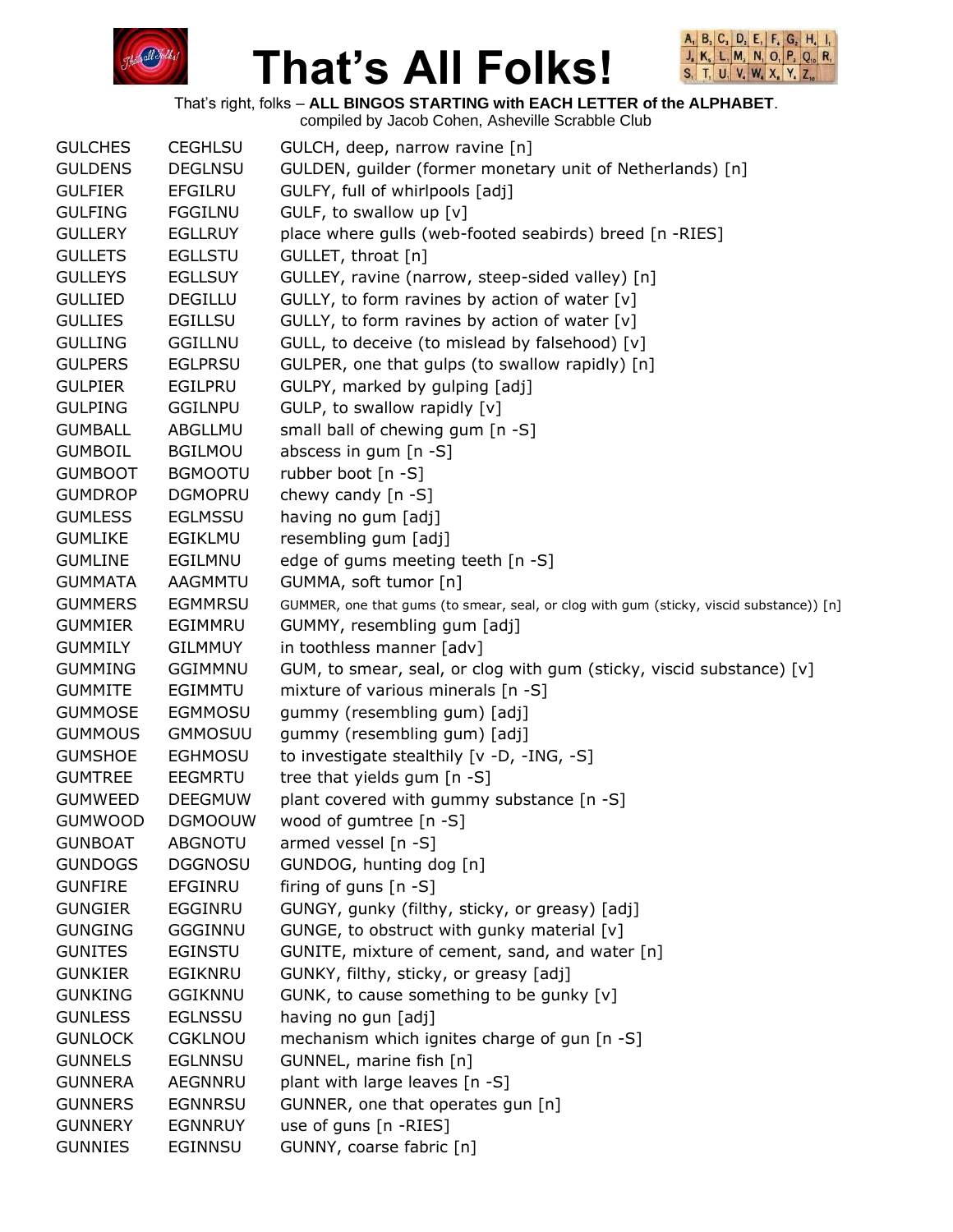



That's right, folks – **ALL BINGOS STARTING with EACH LETTER of the ALPHABET**.

| <b>GUNNING</b> | <b>GGINNNU</b> | GUN, to shoot with gun (portable firearm) $[v]$ / sport of hunting with gun $[n -S]$                         |
|----------------|----------------|--------------------------------------------------------------------------------------------------------------|
| <b>GUNPLAY</b> | <b>AGLNPUY</b> | shooting of guns [n -S]                                                                                      |
| <b>GUNPORT</b> | <b>GNOPRTU</b> | opening in ship or airplane for gun [n -S]                                                                   |
| <b>GUNROOM</b> | <b>GMNOORU</b> | room on British warship [n -S]                                                                               |
| <b>GUNSELS</b> | <b>EGLNSSU</b> | GUNSEL, gunman (one who is armed with gun) [n]                                                               |
| <b>GUNSHIP</b> | <b>GHINPSU</b> | armed helicopter [n -S]                                                                                      |
| <b>GUNSHOT</b> | <b>GHNOSTU</b> | projectile fired from gun [n -S]                                                                             |
| <b>GUNTERS</b> | <b>EGNRSTU</b> | GUNTER, type of sail [n]                                                                                     |
| <b>GUNWALE</b> | <b>AEGLNUW</b> | upper edge of ship's side [n -S]                                                                             |
| <b>GUPPIES</b> | <b>EGIPPSU</b> | GUPPY, small, tropical fish [n]                                                                              |
| <b>GURDIES</b> | <b>DEGIRSU</b> | GURDY, winch on fishing boat [n]                                                                             |
| <b>GURGING</b> | GGGINRU        | GURGE, to swirl (to move with whirling motion) [v]                                                           |
| <b>GURGLED</b> | <b>DEGGLRU</b> | GURGLE, to flow with bubbling sounds [v]                                                                     |
| <b>GURGLES</b> | <b>EGGLRSU</b> | GURGLE, to flow with bubbling sounds [v]                                                                     |
| <b>GURGLET</b> | <b>EGGLRTU</b> | goglet (long-necked jar) [n -S]                                                                              |
| <b>GURNARD</b> | ADGNRRU        | marine fish $[n - S]$                                                                                        |
| <b>GURNETS</b> | <b>EGNRSTU</b> | GURNET, gurnard (marine fish) [n]                                                                            |
| <b>GURNEYS</b> | <b>EGNRSUY</b> | GURNEY, wheeled cot [n]                                                                                      |
| <b>GURRIES</b> | <b>EGIRRSU</b> | GURRY, fish offal [n]                                                                                        |
| <b>GURSHES</b> | <b>EGHRSSU</b> | GURSH, qursh (monetary unit of Saudi Arabia) [n]                                                             |
| <b>GUSHERS</b> | <b>EGHRSSU</b> | GUSHER, gushing oil well [n]                                                                                 |
| <b>GUSHIER</b> | <b>EGHIRSU</b> | GUSHY, overly sentimental [adj]                                                                              |
| <b>GUSHILY</b> | <b>GHILSUY</b> | GUSHY, overly sentimental [adv]                                                                              |
| <b>GUSHING</b> | <b>GGHINSU</b> | GUSH, to flow forth forcefully [v]                                                                           |
| <b>GUSSETS</b> | <b>EGSSSTU</b> | GUSSET, to furnish with reinforcing piece of material [v]                                                    |
| <b>GUSSIED</b> | <b>DEGISSU</b> | GUSSIE, to gussy [v] / GUSSY, to dress up in fine or showy clothes [v]                                       |
| <b>GUSSIES</b> | <b>EGISSSU</b> | GUSSIE, to gussy [v] / GUSSY, to dress up in fine or showy clothes [v]                                       |
| <b>GUSTIER</b> | <b>EGIRSTU</b> | GUSTY, blowing in gusts [adj]                                                                                |
| <b>GUSTILY</b> | <b>GILSTUY</b> | in gusty (blowing in gusts) manner [adv]                                                                     |
| <b>GUSTING</b> | <b>GGINSTU</b> | GUST, to blow in gusts (sudden blasts of wind) [v]                                                           |
| <b>GUSTOES</b> | <b>EGOSSTU</b> | GUSTO, vigorous enjoyment [n]                                                                                |
| <b>GUTFULS</b> | <b>FGLSTUU</b> | GUTFUL, excessive amount [n]                                                                                 |
| <b>GUTLESS</b> | <b>EGLSSTU</b> | lacking courage (quality that enables one to face danger fearlessly; spirit) [adj]                           |
| <b>GUTLIKE</b> | <b>EGIKLTU</b> | resembling guts [adj]                                                                                        |
| <b>GUTSIER</b> | <b>EGIRSTU</b> | GUTSY, brave (showing courage) [adj]                                                                         |
| <b>GUTSILY</b> | <b>GILSTUY</b> | in gutsy (brave (showing courage (quality that enables one to face danger fearlessly; spirit))) manner [adv] |
| <b>GUTTATE</b> | AEGTTTU        | resembling drop [adj]                                                                                        |
| <b>GUTTERS</b> | <b>EGRSTTU</b> | GUTTER, to form channels for draining off water [v]                                                          |
| <b>GUTTERY</b> | <b>EGRTTUY</b> | marked by extreme vulgarity or indecency [adj]                                                               |
| <b>GUTTIER</b> | <b>EGIRTTU</b> | GUTTY, marked by courage [adj]                                                                               |
| <b>GUTTING</b> | <b>GGINTTU</b> | GUT, to remove guts (intestines) of $[v]$                                                                    |
| <b>GUTTLED</b> | <b>DEGLTTU</b> | GUTTLE, to eat rapidly [v]                                                                                   |
| <b>GUTTLER</b> | <b>EGLRTTU</b> | one that guttles (to eat rapidly) [n -S]                                                                     |
| <b>GUTTLES</b> | <b>EGLSTTU</b> | GUTTLE, to eat rapidly [v]                                                                                   |
| <b>GUYLINE</b> | <b>EGILNUY</b> | rope, chain, or wire used as brace [n -S]                                                                    |
| <b>GUZZLED</b> | <b>DEGLUZZ</b> | GUZZLE, to drink rapidly [v]                                                                                 |
| <b>GUZZLER</b> | EGLRUZZ        | one that guzzles (to drink rapidly) [n -S]                                                                   |